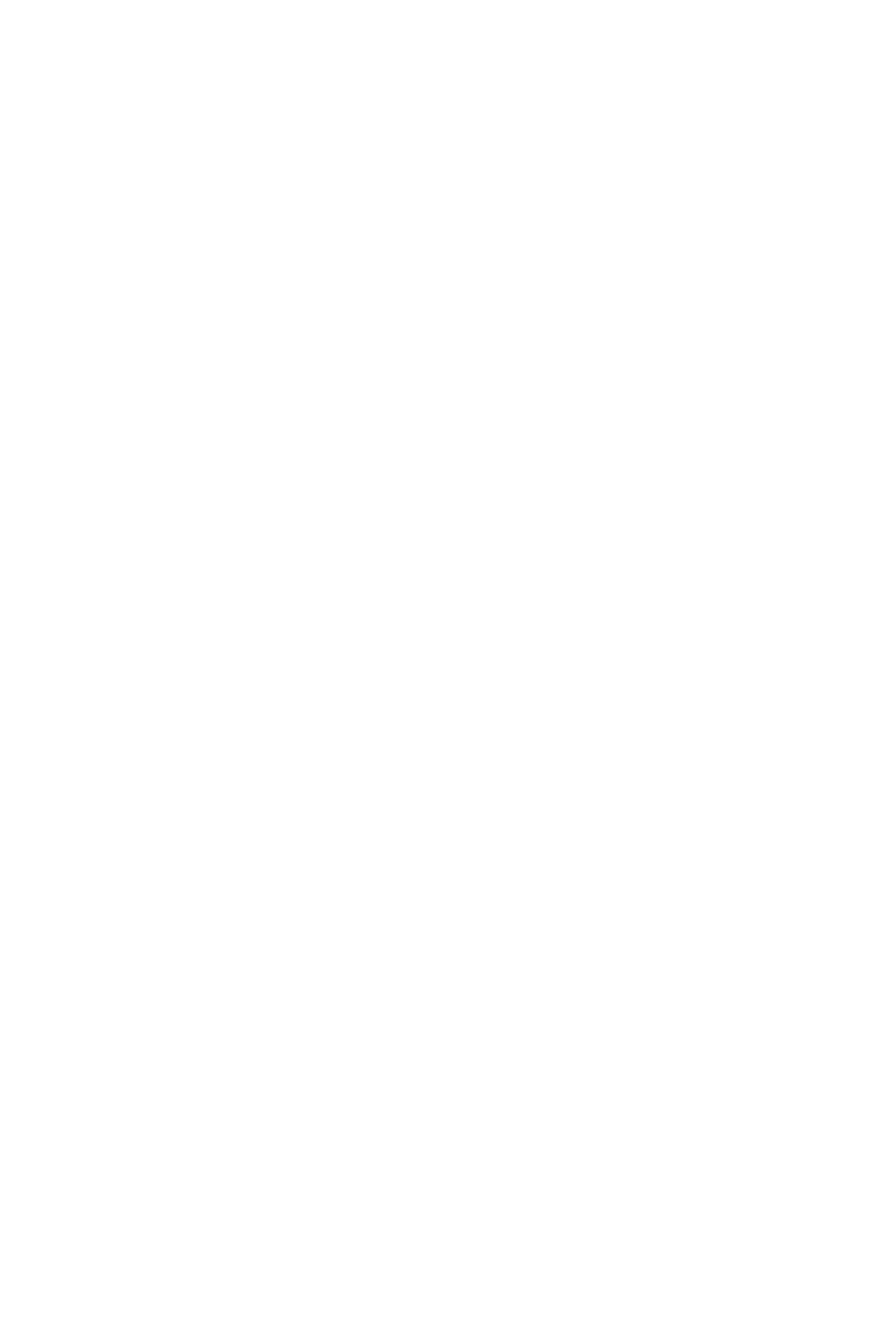# Contents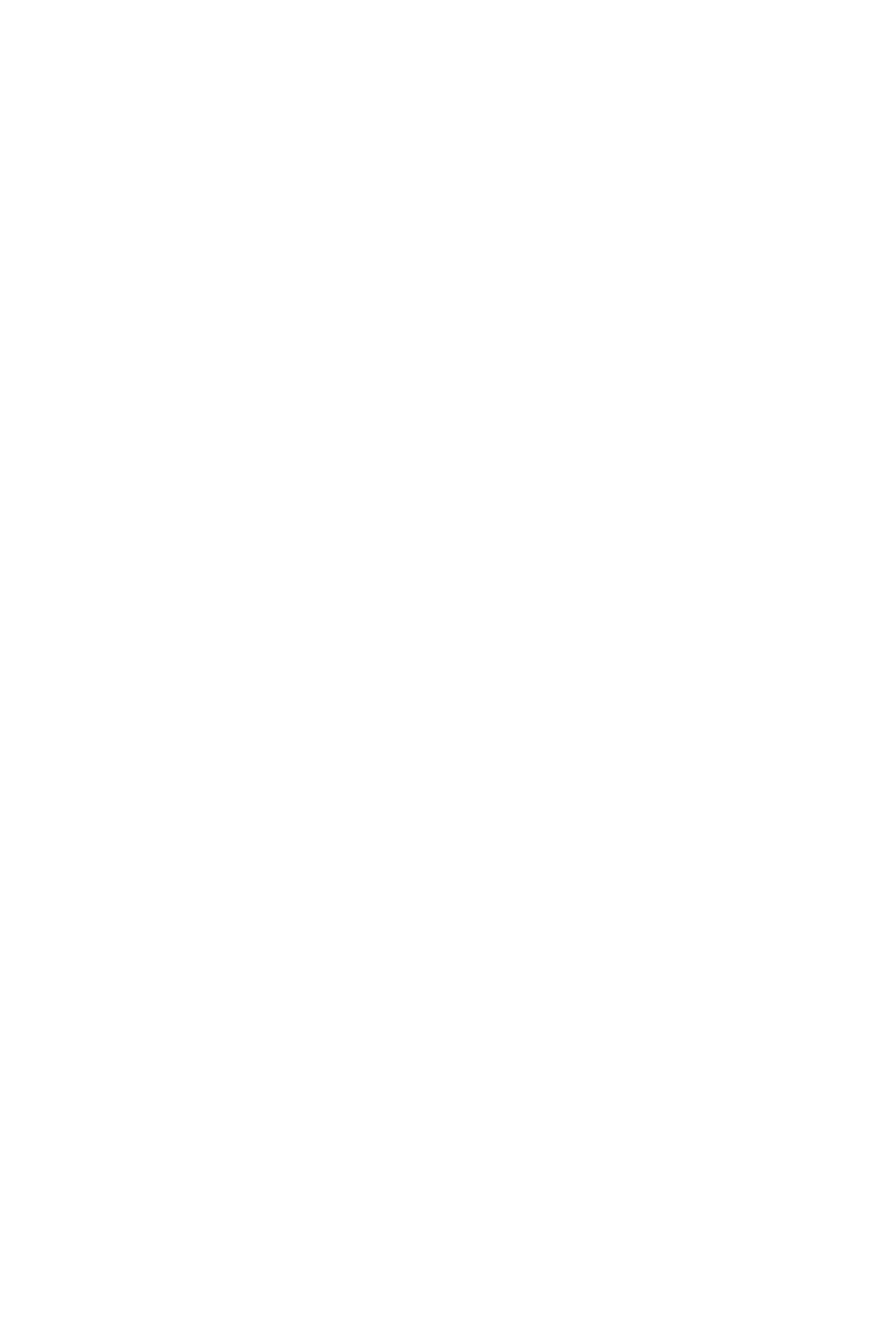### **High Voltage Strings and Grid-Tie Modules**

Another benefit of MPPT technology is the ability to charge batteries with solar arrays of higher nominal voltages. For example, a 12 Volt battery bank may be charged with a 12-, 24-, 36-, or 48-Volt nominal offgrid solar array. Grid-tie solar modules may also be used as long as the solar array open circuit voltage (Voc) rating will not exceed the maximum input voltage rating at worst-case (coldest) module temperature. The solar module documentation should provide Voc vs. temperature data.

Higher solar input voltage results in lower solar input current for a given input power. High voltage solar input strings allow for smaller gauge solar wiring. This is especially helpful and economical for systems with long wiring runs between the controller and the solar array.

### **An Advantage Over Traditional Controllers**

Traditional PWM controllers connect the solar module directly to the battery when recharging. This requires that the solar module operate in a voltage range that is usually below the module's Vmp. In a 12 Volt system for example, the battery voltage may range from 10.8-15 Vdc, but the module's Vmp is typically around 16 or 17V.

Because traditional controllers do not always operate at the Vmp of the solar array, energy is wasted that could otherwise be used to charge the battery and power system loads. The greater the difference between battery voltage and the Vmp of the module, the more energy is wasted.



**Nominal 12 Volt Solar Module I-V curve and output power graph.**

Contrast with the traditional PWM controller, MPPT controller could play a maximum power of the solar panel so that a larger charging current could be supplied. Generally speaking, the controller's energy utilization efficiency is 15%~20% higher than PWM controller.

### **Conditions That Limit the Effectiveness of MPPT**

The Vmp of a solar module decreases as the temperature of the module increases. In very hot weather, the Vmp may be close or even less than battery voltage. In this situation, there will be very little or no MPPT gain compared to traditional controllers. However, systems with modules of higher nominal voltage than the battery bank will always have an array Vmp greater than battery voltage. Additionally, the savings in wiring due to reduced solar current make MPPT worthwhile even in hot climates.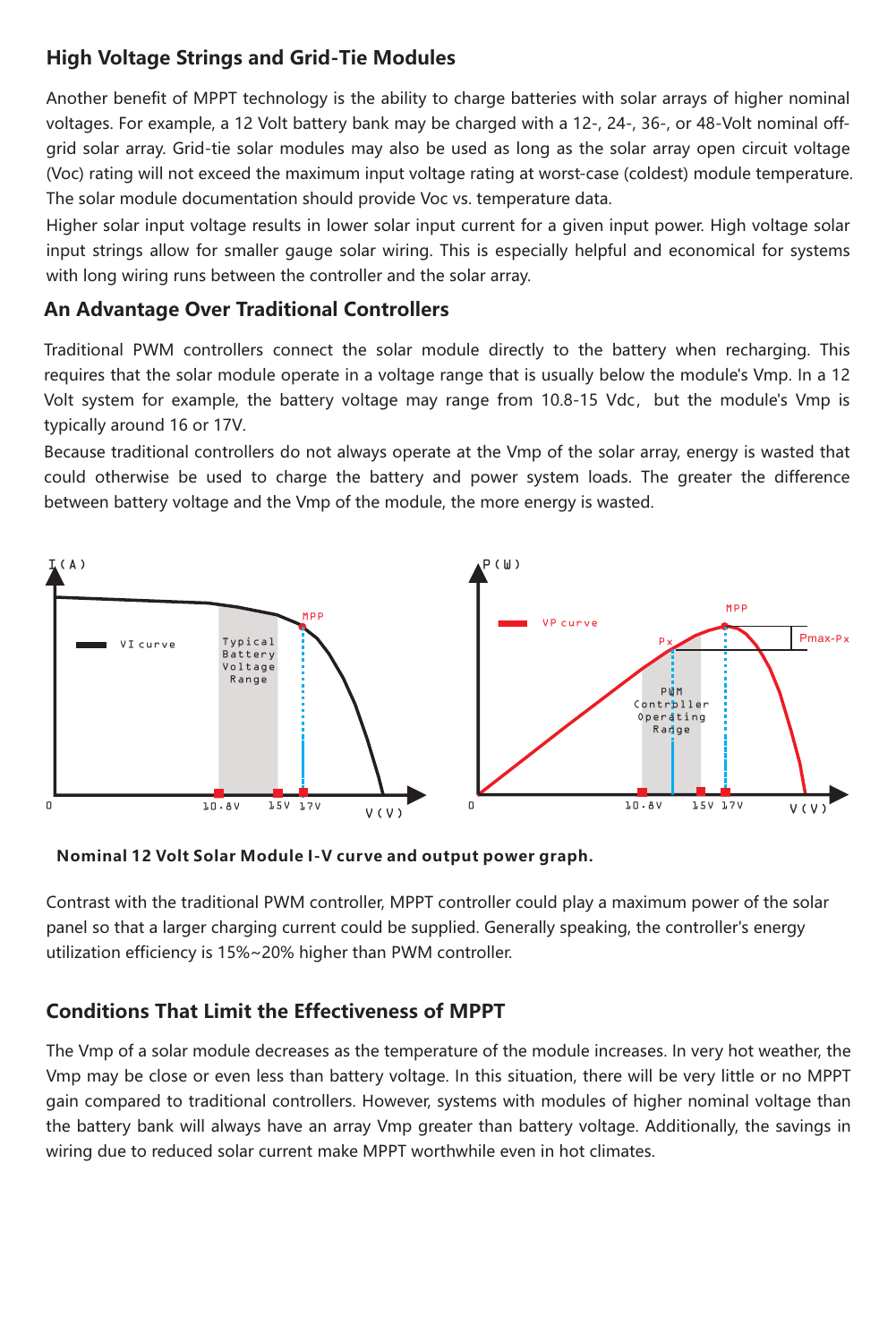### **2.3 MPPT—Four Charging Stage**

Magicube series controller has a 4-stage battery charging algorithm for rapid, efficient, and safe battery charging.



### **MPPT Charge**

In this stage, the battery voltage has not yet reached boost voltage and 100% of available solar power is used to recharge the battery.

### **Boost Charge**

When the battery has recharged to the Boost voltage setpoint, constant-voltage regulation is used to prevent heating and excessive battery gassing. The Boost stage remains 120 minutes and then goes to Float Charge. Every time when the controller is powered on, if it detects neither over discharged nor overvoltage, the charging will enter into boost charging stage.

### **Float Charge**

After the Boost voltage stage, the controller will reduce the battery voltage to Float voltage setpoint. When the battery is fully recharged, there will be no more chemical reactions and all the charge current transmits into heat and gas at this time. Then the controller reduces the voltage to the floating stage, charging with a smaller voltage and current. It will reduce the temperature of battery and prevent the gassing, also charging the battery slightly at the same time. The purpose of Float stage is to offset the power consumption caused by self consumption and small loads in the whole system, while maintaining full battery storage capacity.

In Float stage, loads can continue to draw power from the battery. In the event that the system load(s) exceed the solar charge current, the controller will no longer be able to maintain the battery at the Float setpoint. Should the battery voltage remains below the boost reconnect charging voltage, the controller will exit Float stage and return to Bulk charging.

### **Equalize Charge**

Certain types of batteries benefit from periodic equalizing charge, which can stir the electrolyte, balance battery voltage and complete chemical reaction. Equalizing charge increases the battery voltage, higher than the standard complement voltage, which gasifies the battery electrolyte. If it detects that the battery is being over discharged, the solar controller will automatically turn the battery to equalization charging stage, and the equalization charging will be 120mins. Equalizing charge and boost charge are not carried out constantly in a full charge process to avoid too much gas precipitation or overheating of battery.



### **WARNING: Risk of explosion!**

Equalizing flooded battery can produce explosive gases, so well ventilation of battery box is necessary.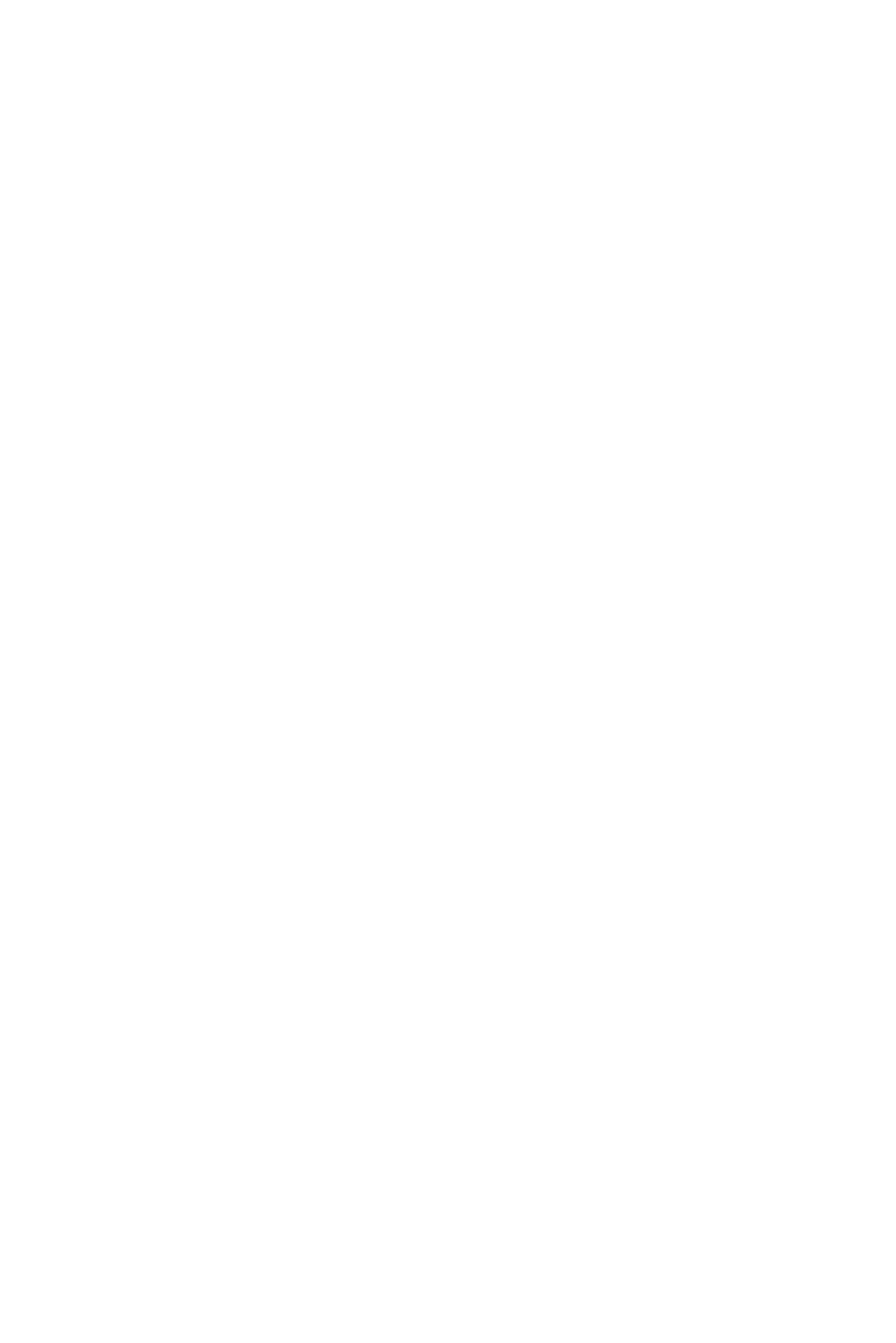Unit:mm



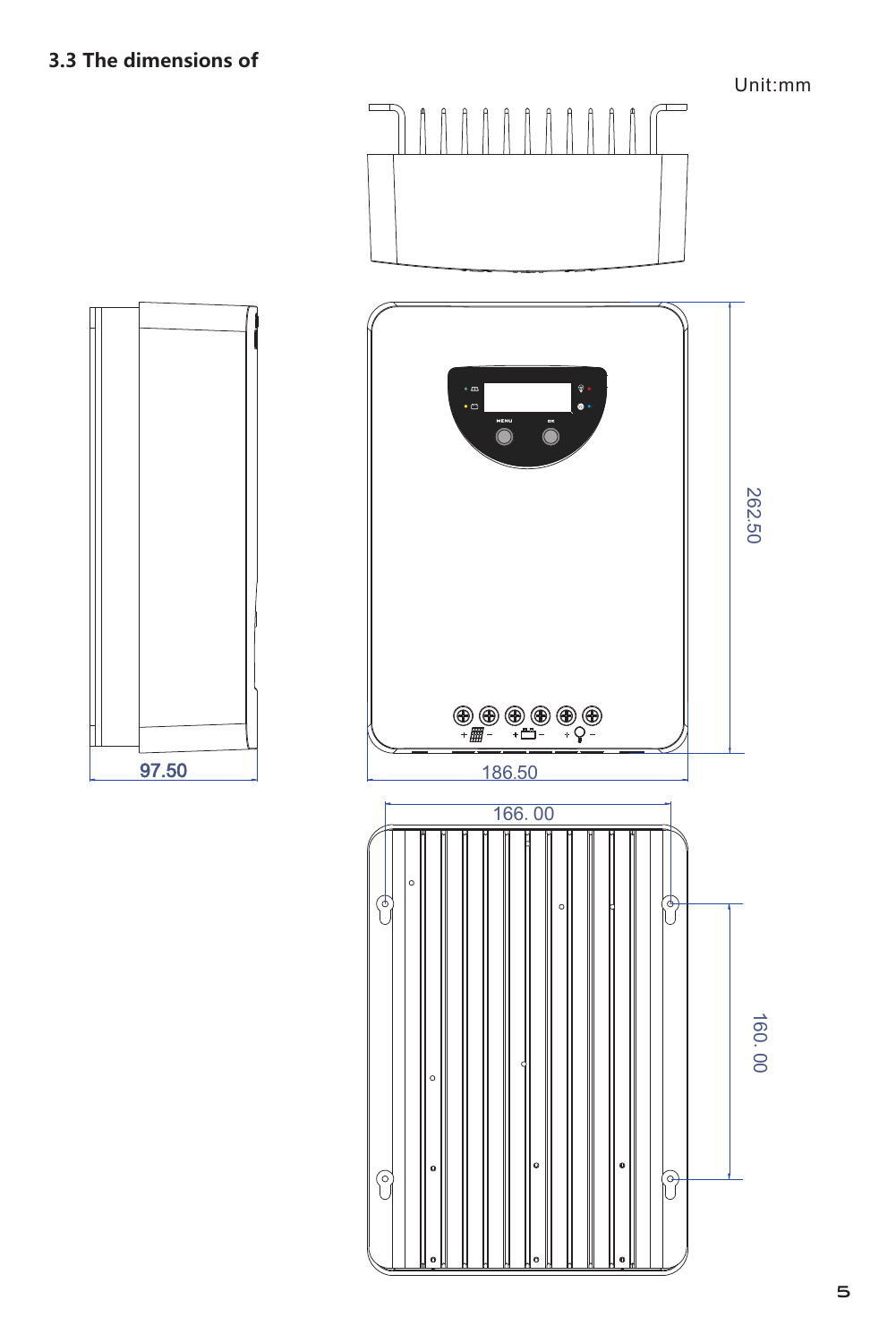# 4, Structure & Accessory

### **4.1 Structure & Characteristics**



①Heat Sink —dissipate controller heat

②Plastic Case —Internal protection

③LED & LCD — Display settings and operating status, system parameters

④Key: MENU、OK

—Set and view the operating parameters

⑤Temperature Sensor Port —Collect temperature information,

Temperature compensation.

⑥RJ11 interface —Connecting monitoring devices

⑦ Load Terminals —Connected load.

⑧Battery Terminals —Connect the battery.

⑨Solar module terminals —Connected solar modules.

### **4.2 Temperature Sensor**

To collect battery temperature data for temperature compensation so the controller can accurately charge the battery. The temperature sensor is connected via interface 5.

If the external temperature sensor is not connected or damaged, the controller defaults to the internal temperature information.

The controller is shipped with an 80 mm long cable temperature sensor. Should a sensor with a longer cable be required than this needs to be ordered separately.

### **4.3 RS485**

The charger is equipped with a RS485 port with RJ11 sockets, the RJ11 interface is defined as follows:

| Pin No. | Definition |
|---------|------------|
|         | NC.        |
| 2       | NC.        |
| 3       | RS485-A    |
| 4       | RS485-B    |
| 5       | NC.        |
| 6       | NC.        |



**RJ11(6P2C) for controller**

!Protocol applicable to this controller: Modbus Communication Protocol V3.9



**The RS485 interface on this charger is not galvanically isolated and can not be grounded. Do not short circuit unused pin (Note NC).**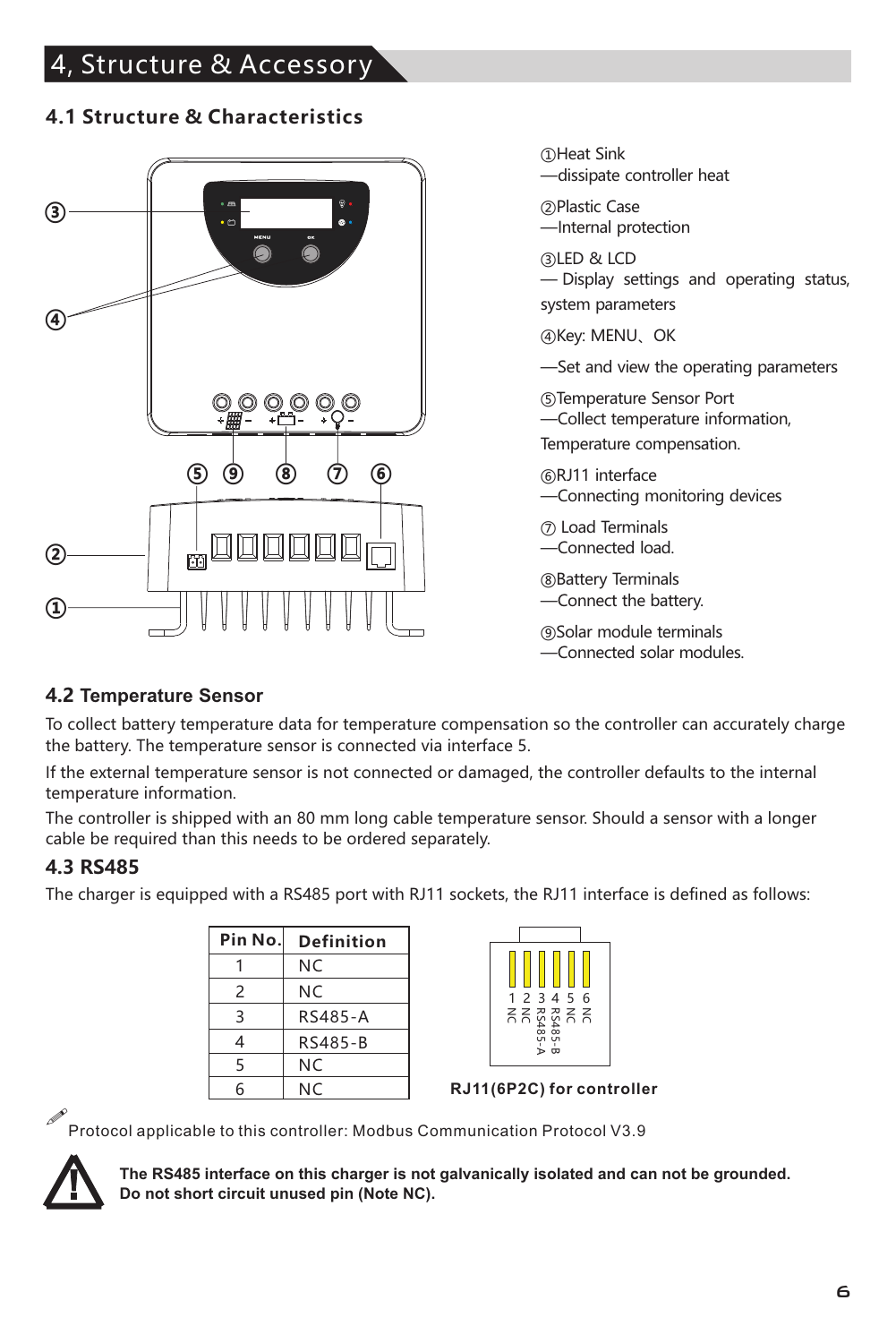### **4.4 Option Accessories**

#### **4.4.1 Bluetooth Communication**

Two options are available:

1. BT inside

2. BT external (Cyber-BT), and connected via RJ11 connector.

Bluetooth communication has the following characteristics:

1. Support Android/iOS mobile phone App

- 2. Realizes wireless monitoring function of PV charge controller
- 3. Use high performance, ultra-low power consumption Bluetooth dedicated chip

4. Adopt Bluetooth 4.2 and BLE technology

#### 保 **Refer to Bluetooth APP instructions for detailed operation of mobile APP.**

#### **4.4.2 Wireless Communication for Internet of Things**

The controller equipped with the Internet of Things wireless communication capability has the following characteristics:

1. For the wireless Internet of Things communication functionality the controller can be remotely accessed through IoT/GPRS.

2. A variety of options are available for remote monitoring and real-time control through WeChat App /PC program.

3. Real-time monitoring of PV voltage, PV charging current, battery voltage, battery current, load voltage, load current and other system parameters as well as charge controller status.

4. Real-time automatic fault alarm.

**Please contact our Sales Team for more details about the IoT wireless communication.**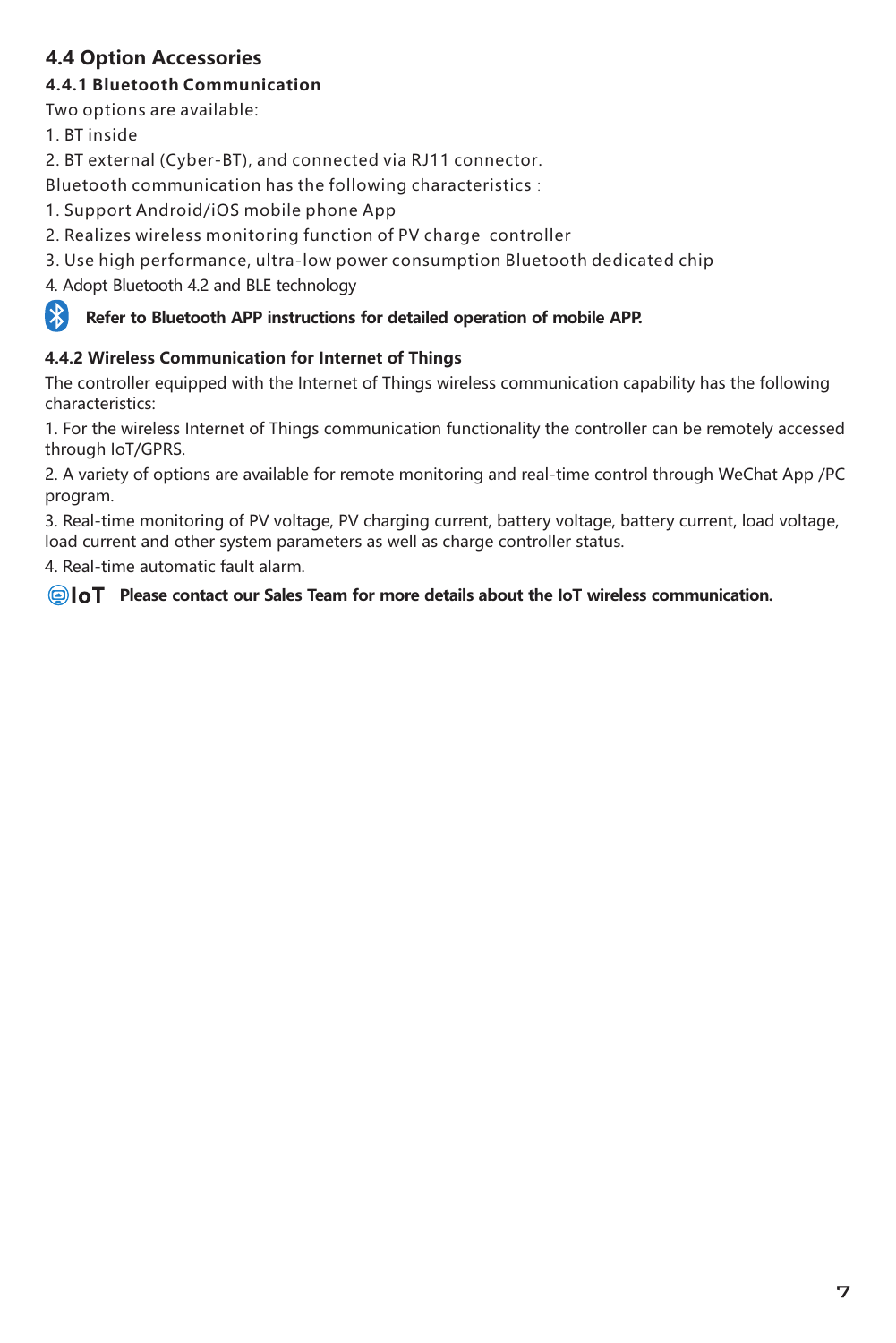# 5, Installation



**CAUTION: Please read all instructions and precautions in the manual before proceeding with the installation! It is recommended to remove the protective film cover from the LCD screen before operation.**

### **5.1 Installation Notes**

⑴ This charge controller must only be used in PV systems in accordance with requirements given in this user manual and the specifications of other system components provided by their manufacturers. No energy source other than a PV generator may be connected to the PV charge controller referred herein.

⑵PV-modules must always be disconnected prior to the installation and adjustments of the charge controller; Make sure the circuit breaker, fuse or disconnects of battery terminal are turned off.

⑶ Double check whether battery voltage meets the voltage range of Charge Controller.

⑷Batteries store a large amount of energy, never short circuit a battery under any circumstances. We strongly recommend connecting a protection fuse directly to the battery terminal for protection in case of short circuiting the battery.

⑸Batteries can produce flammable gases. Avoid provoking any sparks, using fire or any exposed flame close to any batteries, ever. Make sure that the battery room is well ventilated to disperse any gases.

⑹Only use insulated tools and avoid placing (any) metal objects near/close to batteries.

⑺Be extremely cautious when working with batteries. Wear eye protection by all means. Have fresh water available to immediately wash and clean any contact with battery acid. Get immediately medical aid in case of any hazard that may occur. Never install/handle with batteries alone.

⑻Avoid touching or short-circuiting wires or terminals. Be aware that voltages on given system components, terminals or wires can be a multiple of battery voltage. Only use insulated tools, stand on dry ground, and keep your hands always dry and protected by proper (approved) electrician gloves when working on PV-Systems.

⑼Prevent any water, ever, from penetrating the controller, outdoor installation must avoid any direct sunlight and penetration of any water (e.g. rain) and humidity.

⑽After installation make sure that all connections are properly tighten, eliminate any electrical loose connections to eliminate by all means any hot electrical connection spots.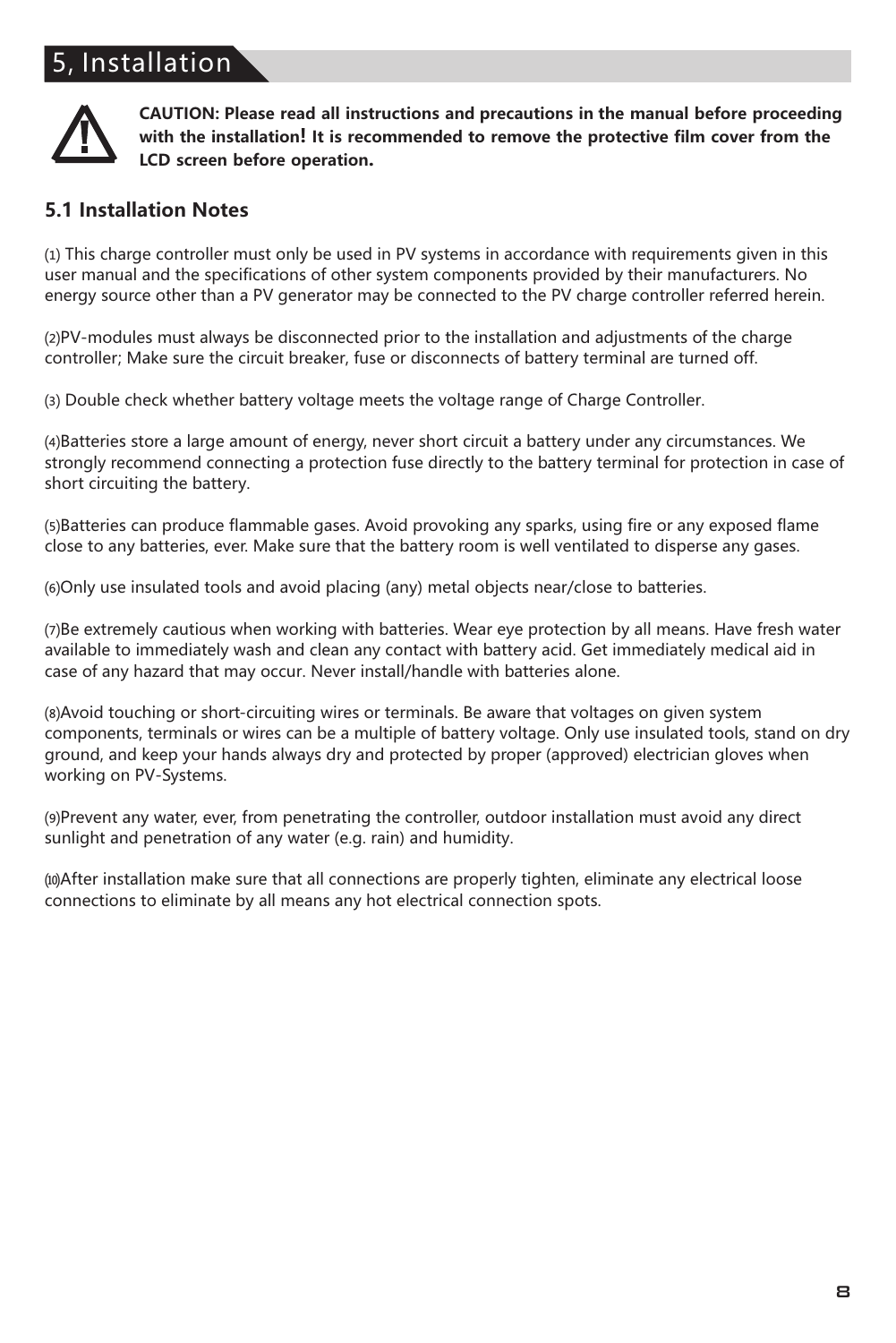### **5.2 Mounting Location Requirements**

Do not subject the PV charge controller to direct sunlight or any other heat sources. Protect the PV charge controller from any dust, dirt and moisture. Mount it flat to a vertical wall. Must be a non-flammable material. Maintain a minimum clearance of 15 cm below and around the controller to ensure unhindered air circulation. Mount the PV charge controller not too far from the batteries (for accurate voltage sensing least lessening).

Mark the position of the PV charge controller fastening holes on the wall, drill 4 holes and insert dowels, fasten the PV charge controller to the wall with the cable openings facing downwards.



### **5.3 Fix the controller**

Drill 4 mounting holes in the wall according to "installation position" and fix the four screws(M5) , then aim the controller's fixing holes at the screws and mount the controller on.





### **5.4 Connection**



**WARNING: The PV-module/array can produce open-circuit voltages in excess of 100 Vdc when exposed to sunlight. Pay highest attention to this fact.**



**WARNING: Risk of explosion! In case the battery's positive and negative terminals or** leads get ever in touch, i.e. short-circuited, a fire or explosion hazard might get triggered. **Always pay maximum when handling batteries and related circuits.**



**CAUTION: 1. If no temperature sensor is connected to the controller, the battery temperature value will display the internal temperature.**

**2.If a power inverter is used the system, directly connect the inverter to the battery. Do not connect it to the controller's load terminals.**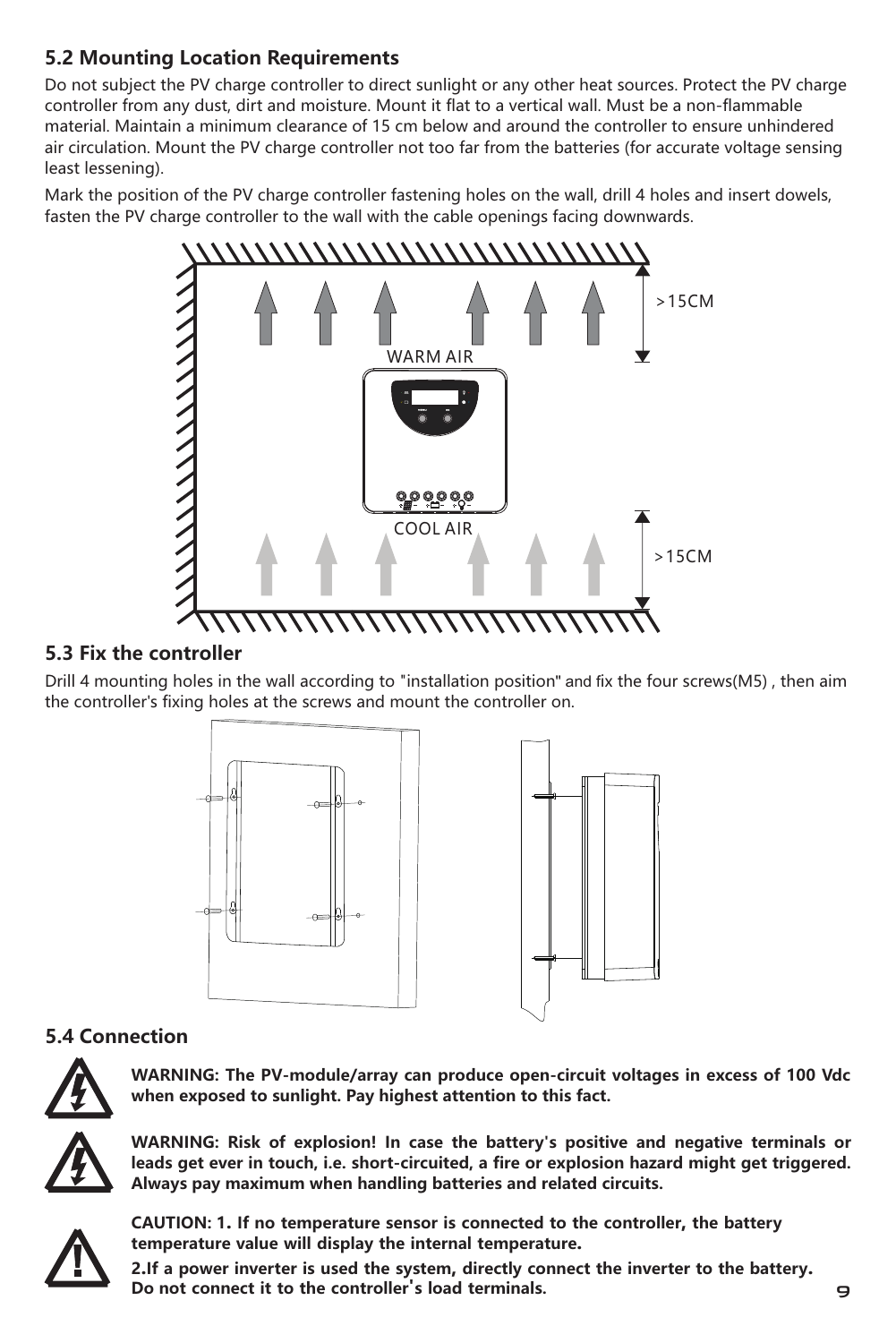We strongly recommend connecting a fuse directly to the battery terminal to protect from any short circuit in the battery circuit. PV-modules generate current whenever light shines on them. The generated current is directly proportional to the light intensity. Even low levels of light, will deliver the PV-Modules no load, full voltage. It is thus utterly advisable to protect PV-modules from any incident light during installation; Never touch uninsulated cables (ends), only use electric insulated tools, and make sure that the wire cross section is adequate for the PV module operating currents. Connections must always be conducted in the sequence as described below.



#### **1st step: Connect accessories**

(1)Connect the remote temperature sensor cable

Connect the remote temperature sensor cable to the interface and place the other end close to the battery.

(2)Connect the accessories for RS485 or IoT communication.

#### **2nd step: Connect loads**

Connect the load cable with the correct polarity of the right-hand side pair of terminals on the solar charge controller (with the lamp symbol). To avoid the presence of any tension on the cable/wires, please connect these first to the load before connecting them to the charge controller.

#### **3rd step: Connect the battery**

Connect the battery cables observing the correct polarity to the center pair of terminals (make sure you identify the battery marking/symbol on the controller casing!) of the PV charge controller. Pay greatest attention to polarity. Never, ever invert the plus+ and minus- poles).

 1) Should your system be nominal 12 Vdc, make sure the battery voltage is between the 5 and 15.5 Vdc voltage range;

2) for 24 Vdc nominal voltage, the battery voltage should be within the 20 to 31 Vdc range;

- 3) for 36 Vdc nominal voltage, the battery voltage should be within the 31 to 42 Vdc range;
- 4) for 48 Vdc nominal voltage, the battery voltage should be within the 42 to 62 Vdc range.
- 5) Voltages are identifiable when the controller is set to a lithium battery.

If the polarity is correct, the LCD on the controller will begin to display those.

#### **4th step: Connect the solar module**

When connecting the PV-Module make sure to cover it from incident sun light. Double check the PV-Module will not exceed the maximum permissible input current of the Charge Controller (please refer to the section Technical Data). Connect the solar module connection cable to the correct polarity of the left pair of terminals on the solar charge controller (with the solar module symbol).

#### **5th step: Final work**

Tighten all cables connected to the controller and remove all the remains around the controller (leaving a void of minimum 15 cm).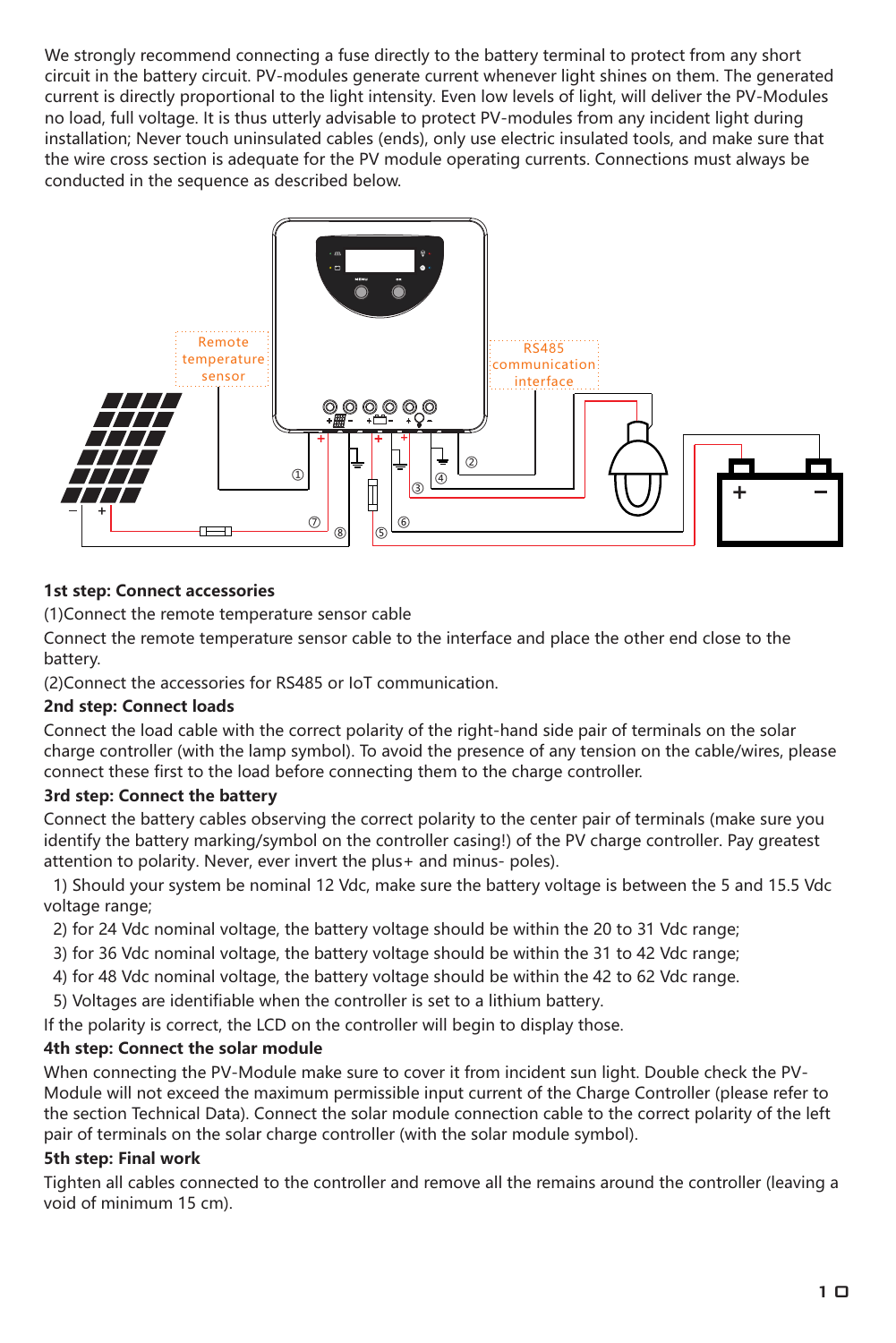### **5.5 Wiring Specifications**

Wiring and installation methods must comply with national and local electrical code specifications.

The wiring specifications ofthe PV-system battery must be selected according to rated currents. Please check following table for wiring specifications:

| Model                         | Rated charging<br>current | Rated<br>discharging<br>current | Solar wire<br>diameter<br>(mm <sup>2</sup> /AWG) | <b>Battery wire</b><br>diameter<br>(mm <sup>2</sup> /AWG) | Load wire<br>diameter<br>(mm <sup>2</sup> /AWG) |
|-------------------------------|---------------------------|---------------------------------|--------------------------------------------------|-----------------------------------------------------------|-------------------------------------------------|
| MP-20-12/24                   | 20A                       | 20A                             | 6/10                                             | 6/10                                                      | 6/10                                            |
| MP-40-12/24                   | 40A                       | 30A                             | 10/8                                             | 10/8                                                      | 6/9                                             |
| MP-60-12/24<br>MP-60-12/24/48 | 60A                       | 30A                             | 16/5                                             | 16/5                                                      | 6/9                                             |

**controller or between the controller and the battery are required, than larger capacity cables must be used to reduce voltage drop and improve system performance.** The indicated cable/wire sizes are for reference only. If longer runs between the PV array and the

### **5.6 Grounding**

Be aware that the negative terminals of controller are interconnected and therefore bear the same electrical potential. If any grounding is required, always do this on the negative wires/terminals.



**CAUTION: For common-negative system, such as motorhome, it is recommended to use a common-negative controller; but if in a common-negative system, some common-positive equipment is used, and the positive pole is grounded, the controller may get damaged.**

### **6.1 LED indicator**

**6, Operation**



| Battery LEL |
|-------------|
|-------------|

| LED             | <b>Status</b>        | Function                                 |
|-----------------|----------------------|------------------------------------------|
|                 | On                   | Solar panel is connected, no charged.    |
| Green           | Fast flash(0.1/0.1s) | MPPT charging                            |
| (PV Panel)      | Flash(0.5/0.5s)      | Equal or Boost Charging                  |
|                 | Slow flash(0.5/2s)   | Float Charging                           |
|                 | On                   | Battery is normal.                       |
| Yellow          | Off                  | Over voltage protection                  |
| (Battery)       | Fast flash(0.1/0.1s) | Low voltage protection                   |
|                 | Slow flash(0.5/2s)   | Battery voltage is low.                  |
|                 | On                   | Load is on.                              |
| Red             | Off                  | Load is off.                             |
| (Load)          | Fast flash(0.1/0.1s) | Short circuit or over current protection |
|                 | Slow flash(0.5/2s)   | Over temperature protection              |
| Blue            | Off                  | No communication                         |
| (Communication) | Fast flash(0.1/0.1s) | Normal communication                     |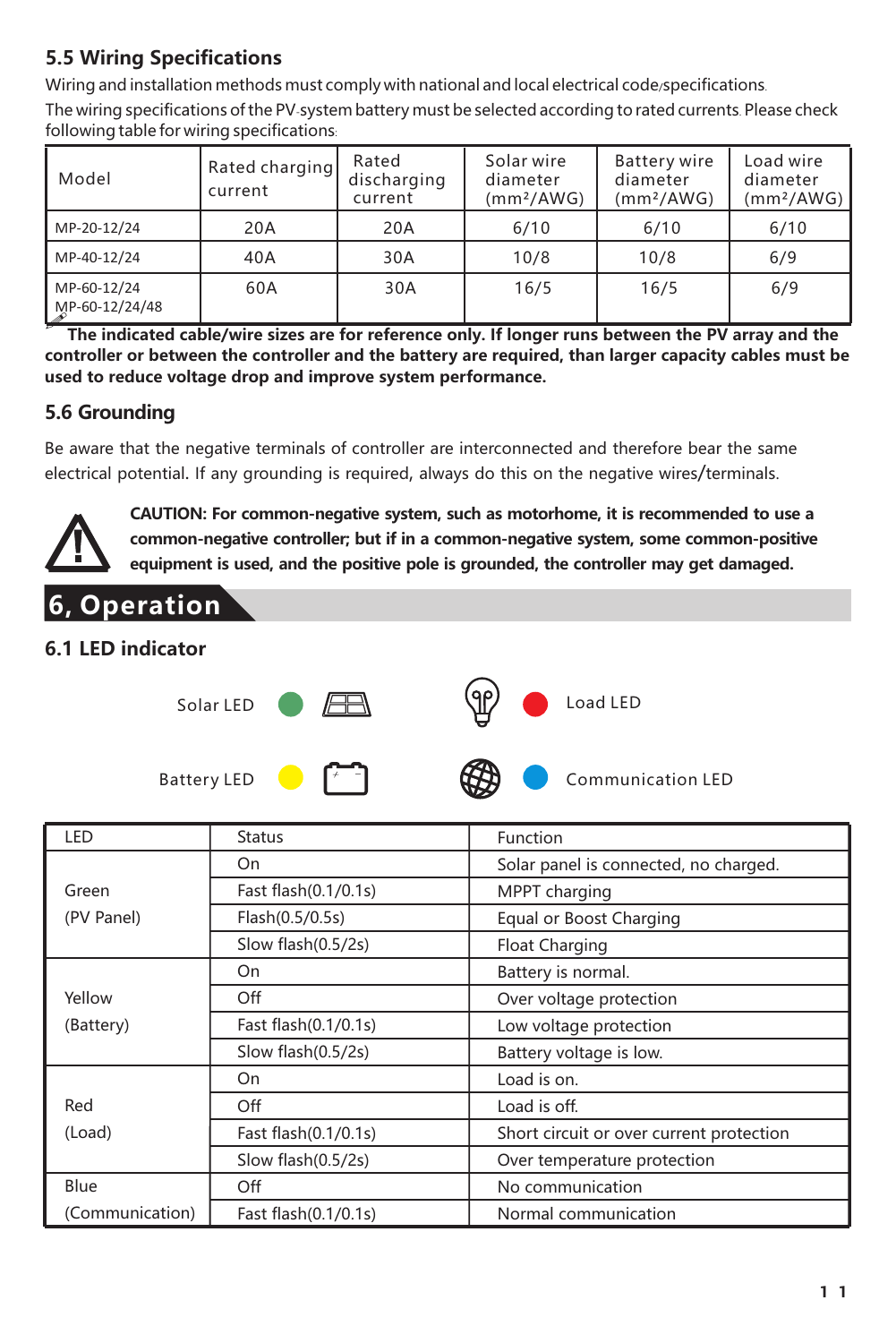### **6.2 Key function**

MENU OK

| Mode              | Operating                                                                                                                                                                                      |
|-------------------|------------------------------------------------------------------------------------------------------------------------------------------------------------------------------------------------|
| Browse interface  | Short press OK.                                                                                                                                                                                |
| Static display    | Press the MENU and OK key at the same time for 1s, the LCD screen<br>will lock the interface.<br>Press the MENU and OK key again for 1s, the LCD interface will unlock<br>and start scrolling. |
| Setting parameter | Press the MENU key for 1s to enter the setting mode when the icon @ appears<br>on the display interface, and exit automatically after 30s or press the MENU.                                   |
| Load On/Off       | When the controller is working in street lamp mode, press the MENU<br>key for 3s to turn on the load, press the MENU key again or 1 min later<br>the load will be turned off.                  |

## **6.3 LCD Display**



### **6**.**3**.**1 Status Description**

| Item     | Icon               | <b>Status</b>                                    |
|----------|--------------------|--------------------------------------------------|
|          |                    | Charging                                         |
|          | PV                 | PV voltage                                       |
| PV array | PV                 | PV current                                       |
|          | PV<br>Ah           | PV ampere hours of the day                       |
|          | P٧<br>kAh          | The total charge ampere hours of the solar panel |
|          |                    | <b>Battery capacity</b>                          |
| Battery  | 123.<br><b>BAT</b> | Battery voltage(Programmable LVD)                |
|          | BAT                | <b>Battery current</b>                           |
|          | ‴CEL               | Battery type(Programmable)                       |
|          |                    | Temperature(Can clear Bluetooth Device Password) |
| Load     | 12.6               | Load voltage(Programmable LVR)                   |
|          | LOAD               | Load current                                     |
|          | Ah<br>LOAD         | Load ampere hours of the day                     |
|          | LOAD               | The total discharge ampere hours of the load     |
|          |                    | Load mode(Programmable)                          |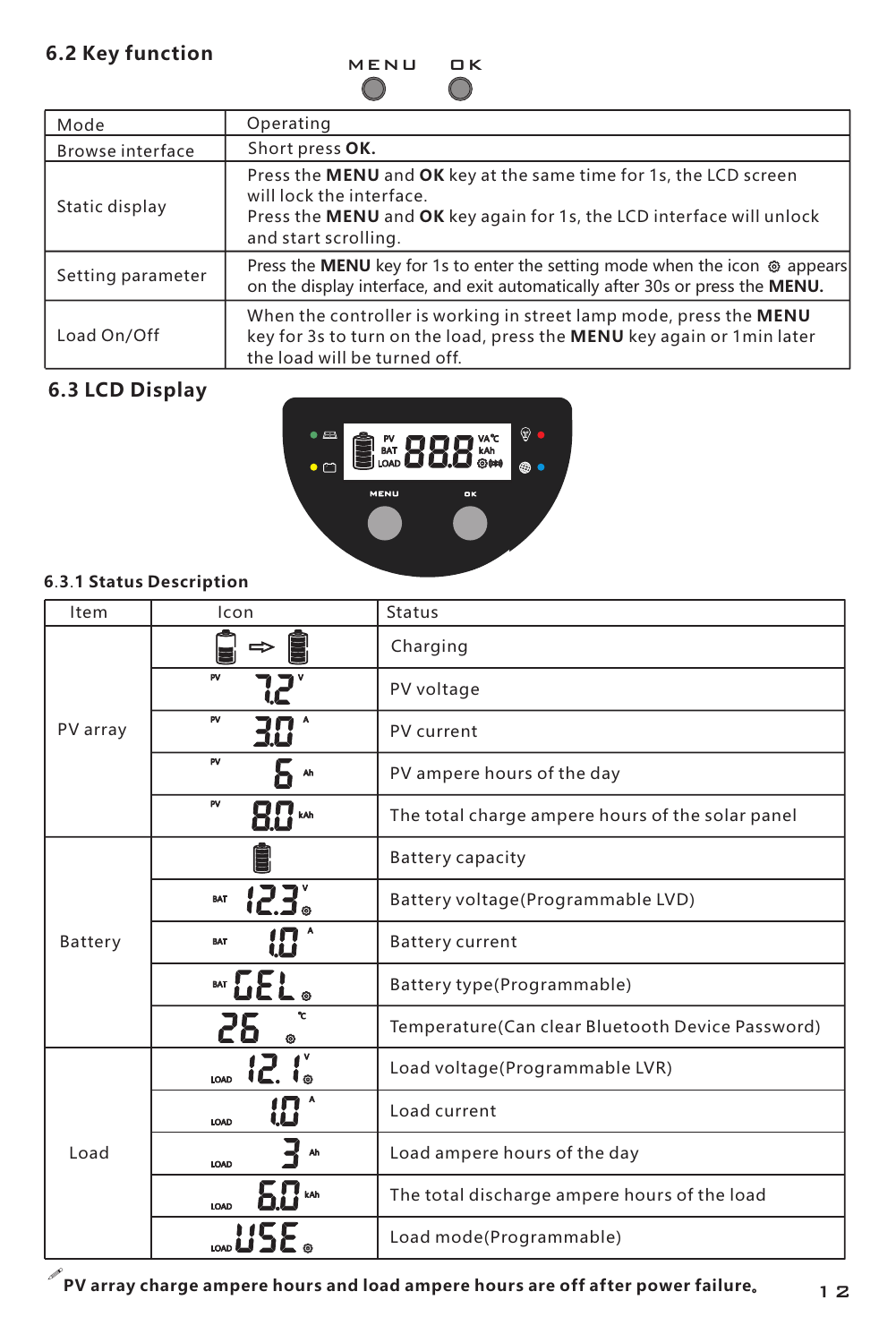**6.3.2 The interface automatically cycles in the displayed sequence**



### **6.3.3 Press OK to browse the interface**

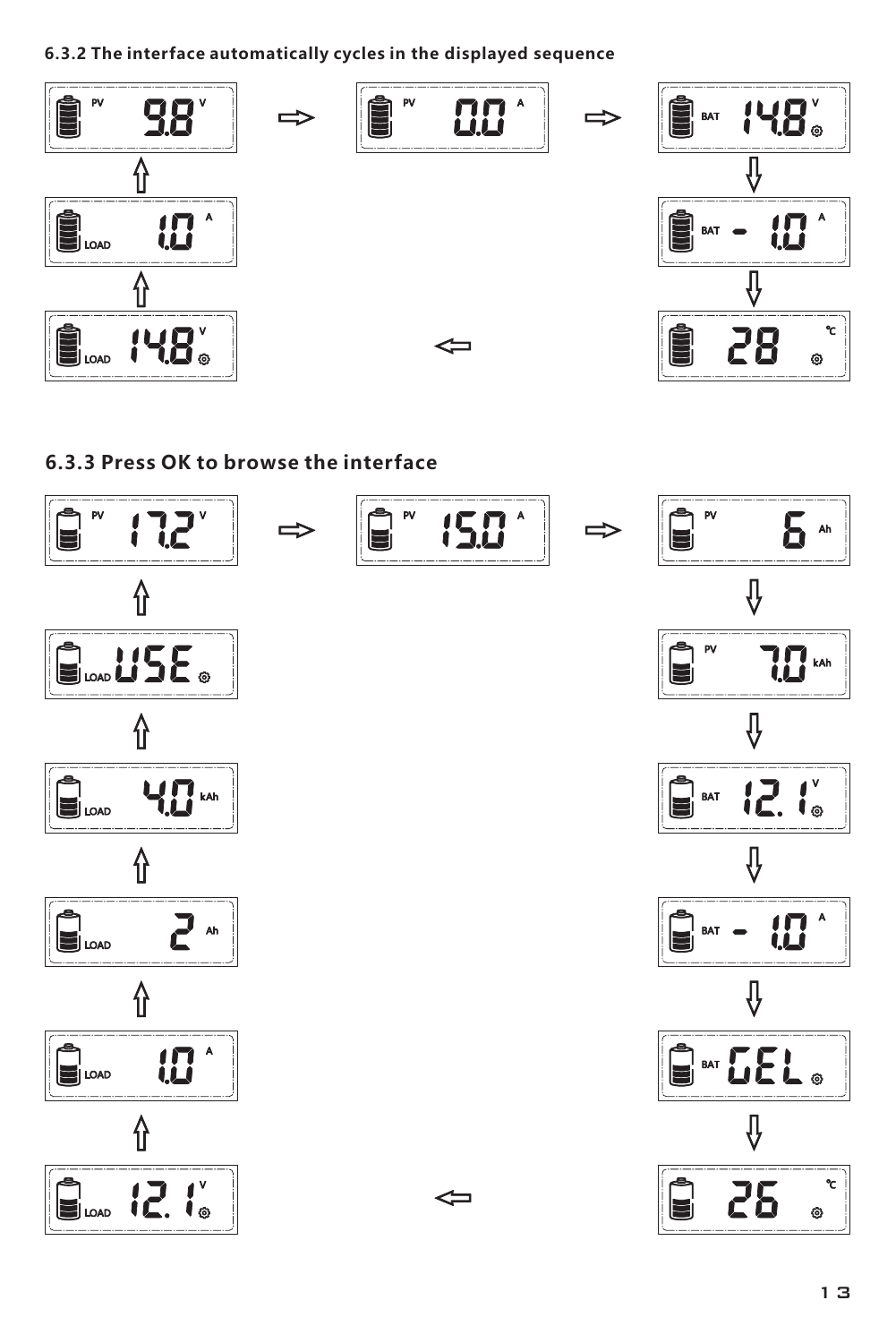#### **6.3.4 Fault indication**

| Status                                                      | Icon                    |                                                                                                                                 |
|-------------------------------------------------------------|-------------------------|---------------------------------------------------------------------------------------------------------------------------------|
|                                                             |                         | Description                                                                                                                     |
| Short circuit                                               | ΕI<br>≣                 | Load off, fault icon display, the LCD screen displays E1.                                                                       |
| Over current                                                | 52.<br>Ē                | Load off, fault icon display, the LCD screen displays E2.                                                                       |
| Low voltage                                                 | ЕЗ                      | Load off, battery level shows empty, fault icon display,<br>battery frame flashes, the LCD screen displays E3.                  |
| Over voltage                                                | Ê<br>۶ч                 | The charge and discharge are off, battery level shows full, fault<br>icon display, battery flashes, the LCD screen displays E4. |
| Over temperature                                            | $\mathbf{v}$<br>Ë<br>۶S | The charge and discharge are off, fault icon display,<br>icon °C flashing, the LCD screen displays E5.                          |
| Controller does not<br>correctly identify<br>system voltage | <b>BM888</b>            | Controller does not correctly identify system voltage.                                                                          |

### **6.4 Parameters setting**

When the icon  $\odot$  appears in the display interface, it means that the parameters can be set. Press the **MENU** key for 1s, then icon **o** flashes, press **OK** to change the parameter; when the setting is finished, you can wait 30 seconds to exit the setting mode automatically, or you can press the **MENU** to exit the setting mode.

#### **6.4.1 Low voltage protection**



When the LCD shows as displayed at left, press the **MENU** key for 1s,the icon @ flashes, now you can set the controller's low voltage protection.

### **1.Lithium Battery**

Low voltage protection setting range:

12/24V: 9.0-30.0V (default: 10.6V)

12/24/36/48V: 9.0-60.0V (default: 21.0V).

### **2.Liquid, Gel and AGM Battery**

Low voltage protection setting range:

10.8~11.8V/21.6~23.6/32.4~35.4/43.2~47.2V(default: 11.2/22.4/33.6/44.8V).

#### **6.4.2 Low voltage reconnect**



When the LCD shows as displayed at left, press the **MENU** key for 1s, the icon @ flashes, you can set the controller's low voltage reconnect.

### **1.Lithium Battery**

Low voltage reconnect setting range is:

 12/24V: 9.6-31.0V (default: 12.0V) 12/24/36/48V: 9.6-62.0V (default: 22.4V).

### **2.Liquid, Gel and AGM Battery**

Low voltage reconnect setting range: 11.4~12.8/22.8~25.6/34.2~38.4/45.6~51.2V(default : 12/24/36/48V).



The low voltage recovery voltage(LVR) should be higher than the low voltage protection voltage(LVD) at least 0.6/1.2/1.8/2.4V. If it is desired to improve LVD, than LVR must improved first.

### **6.4.3 Clear Bluetooth Device Password**



When the LCD shows as displayed at left, press the **MENU** key for 1s, the icon flashes, you can press **OK** to clear the Bluetooth device password set by the mobile app.

**EX** For device passwords, please refer to Bluetooth APP instructions.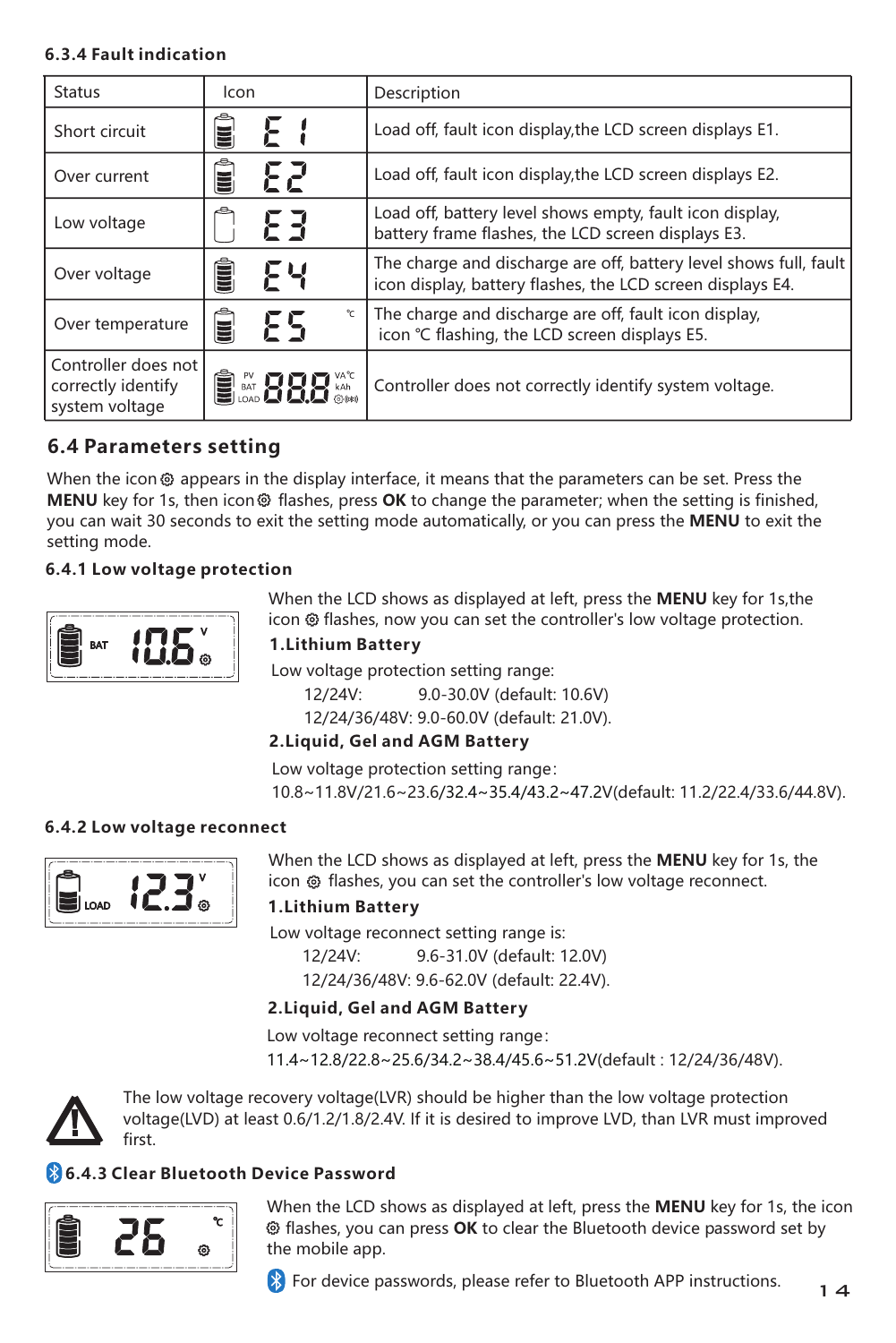#### **6.4.4 Battery type**



When the LCD shows as displayed at left, press the **MENU** key for 1s,the icon  $\bullet$  flashes , now you can set the battery type.

| Display | Battery type |
|---------|--------------|
|         | GEL(Default) |
|         | AGM          |
|         | Lithium      |
|         | Liquid       |

#### **1.Charging Voltage Parameters(Liquid, GEL, AGM)**

When choosing Liquid, GEL or AGM for battery type, the parameters of boost, equalization and float charge voltage can be set by IoT, RS485 or bluetooth APP. The range of parameters is as follows. The following voltage parameters are 25℃/12V system parameters, in a 24/36/48V system displayed values are multiplied by a factor of 2/3/4.

| Charging stage           | <b>Boost</b>   | Equalization   | Float               |
|--------------------------|----------------|----------------|---------------------|
| Charging Voltage Range   | $14.0 - 14.8V$ | $14.0 - 15.0V$ | $13.0 \times 14.5V$ |
| Default charging voltage | 14.5V          | 14.8V          | 13.7V               |

#### **2. thium Charging Voltage Parameters(Li )**

The controllers are suitable for all kinds of lithium batteries. When choosing lithium battery type, the overcharge protection and overcharge recovery voltage of lithium battery can be set by IoT, RS485 or bluetooth APP.

Charge target voltage range: 12/24V: 10.0-32.0V (default:14.4V) 12/24/36/48V: 10.0-64.0V (default:29.4V) Charge recovery voltage setting range: 12/24V: 12/24/36/48V: 9.2-63.8V (default:28.7V)



**Note:** 

**(Overcharge Recovery Voltage+1.5V)≥Lithium Overcharge Protection Voltage≥ (Overcharge Recovery Voltage+0.2V)** 

**Parameter setting out of range is not supported.**



**Warning: The required accuracy of BMS shall be at least 0.2V. If tolerance is larger than 0.2V, manufacturer will not assume any liability for any consequent system malfunction.**

#### **6.4.5 Load mode**



When the LCD shows as displayed at left, press the **MENU** key for 1s, the icon  $\bullet$  flashes, now you can set the load mode.

| Display  | Load mode                                                                                        |
|----------|--------------------------------------------------------------------------------------------------|
|          | Always on Mode:<br>The load output is always switched on.                                        |
|          | Dusk to Dawn Mode: The load output is<br>switched on between sunset and sunrise.                 |
| 23456789 | Evening Mode: The load output will be<br>switched on for 2~9hours after sunset.                  |
| 115.F    | Manual Mode: The load output can be<br>switched on and off manually by pressing<br>MENU shortly. |

#### **1.Always on Mode**

 When the controller is set to always On mode, no matter the charging or discharging state, the load is always powered on (except in when in protection state).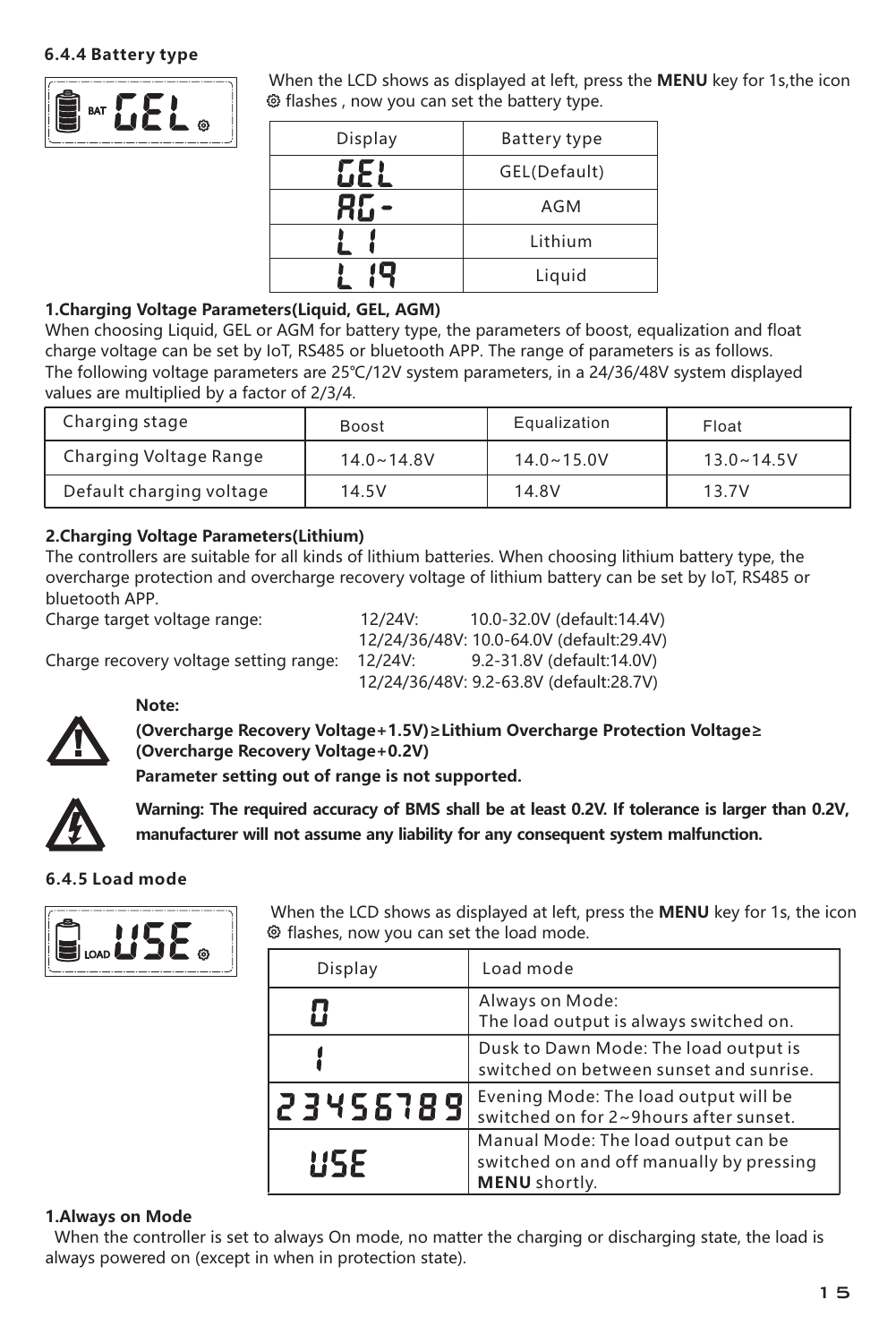#### **2. Street Lamp Function**

When the load is set to Dusk to Dawn or Evening mode, the Day/Night threshold voltage and the Day/Night delay time can be set by IoT, RS485 or bluetooth APP, and the load can be turned on or off by the test function during the day charging process.

#### **2.1 Day/Night threshold voltage**

The controller recognizes day and night based on the solar array open circuit voltage.

This day/night threshold voltage can be modified according to local light conditions and the solar array used.

Day/Night threshold setting range: 3.0~10.0/6.0~20.0/9.0~30.0/12.0~40.0V(Default: 8/16/24/32V)

#### **2.2 Day/Night delay time**

In the evening, when the solar array open circuit voltage reaches the setting day/night detect voltage, you can adjust the day/night delay time to make the load turn on a little bit later.

Day/Night delay time setting range: 0~30min(Default: 0min)

#### **2.3 Test Function**

When the controller is working in Dusk to Dawn or Evening mode, press the **MENU** key for 3s to turn on the load. Press the **MENU** key again or the load turns off automatically after 1 minute.

If the controller is operating in always on mode, the test function does not work.

#### **3.User-defind Mode**

① If the load mode is selected "**USE"**, then you can switch on and off the load output manually by pressing **MENU** shortly.

 $\oslash$ The default switching state of the load in manual mode can be changed by IoT, RS485 or bluetooth APP. At the same time, the output to the load can be turned on or off.



**1.If the controller turns off the load due to low voltage protection、overcurrent protection、short-circuit protection or over temperature protection, the load will turn on automatically when the controller recovers from protection state.**

**2.Please note: Pushing the MENU button can still activate the function of the key, even during of the above four kinds protection states.**

# **7, Troubleshooting, Protections and maintenance**

### **7.1Trouble shooting**

| Faults     | Reason                                     | Troubleshooting                                                                                                                                 |
|------------|--------------------------------------------|-------------------------------------------------------------------------------------------------------------------------------------------------|
| Ê<br>- E I | Short Circuit                              | Switch off all loads, remove short circuit, load will be<br>reconnected after 1 minute automatically                                            |
| -82<br>ă   | Over Current                               | Reduce the load, the controller will resume work<br>after 1minute.                                                                              |
| -83        | Battery voltage is too low                 | Load will be reconnected when battery is recharged.                                                                                             |
| Ê<br>۶ч    | Battery voltage is too high                | Check if other sources overcharge the battery or battery<br>parameter is set correctly. If not, controller is damaged.                          |
| v<br>۶۹    | Over temperature                           | After the temperature decreases, the controller will<br>work normally.                                                                          |
| ■28822     | Battery voltage is abnormal<br>at start-up | Charge or discharge the battery so that the battery<br>voltage is within the normal operating range(8.5~15.5V<br>or 20~31V or 31~42 or 40~62V). |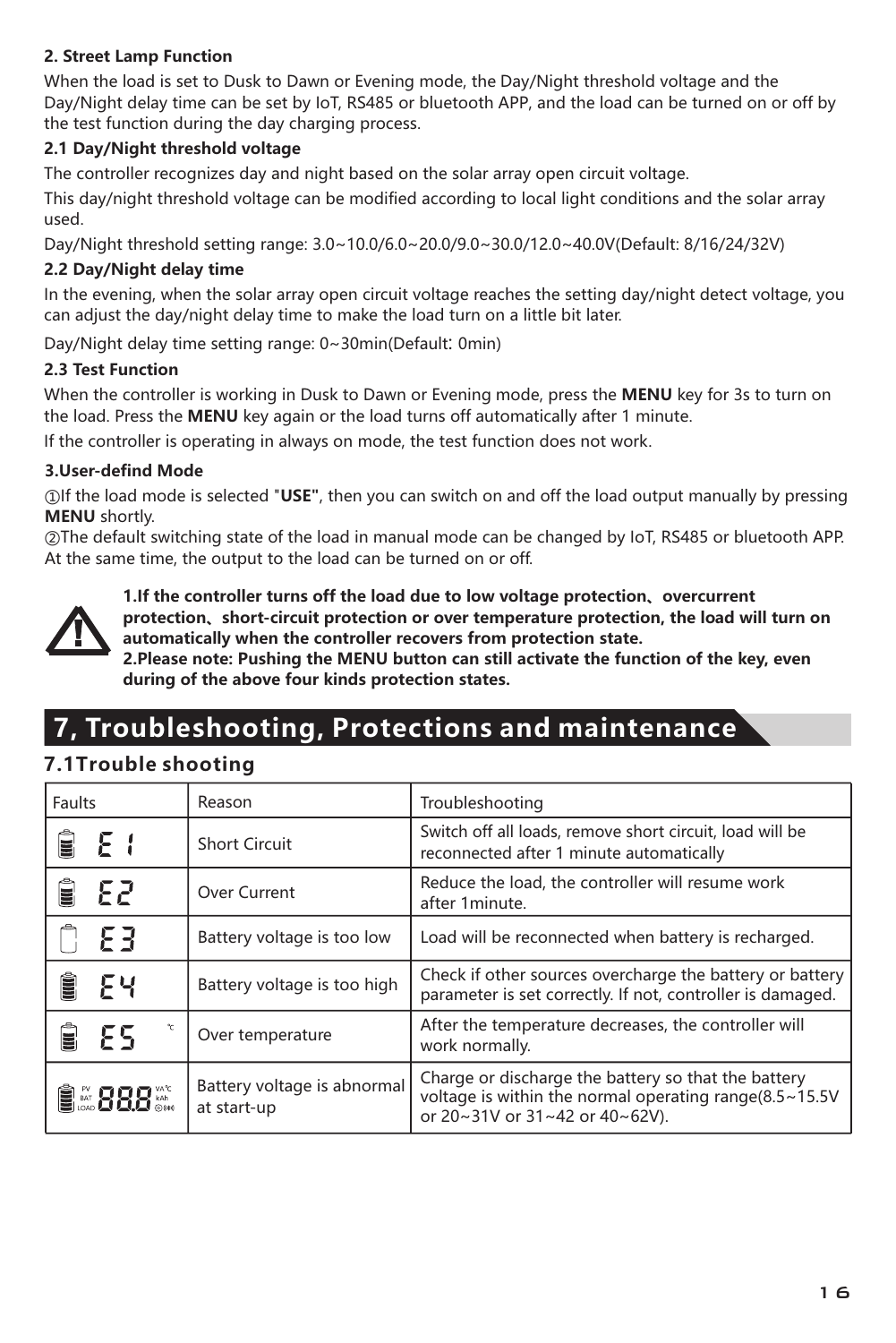### **7.2 Protection**

| Protection                                  | Description                                                                                                                                                                                                                                                                                                                                                                                                                   |  |
|---------------------------------------------|-------------------------------------------------------------------------------------------------------------------------------------------------------------------------------------------------------------------------------------------------------------------------------------------------------------------------------------------------------------------------------------------------------------------------------|--|
| PV Over Current                             | The controller will limit charging power to the rated level.<br>Over-sized PV array will not be able to operate at maximum power point.                                                                                                                                                                                                                                                                                       |  |
| PV Short Circuit                            | When PV short circuit occurs, the controller will stop charging.<br>Remove it to resume normal operation.                                                                                                                                                                                                                                                                                                                     |  |
| PV Reverse Polarity                         | Fully protection against PV reverse polarity, no damage to the controller.<br>Correct the connection to resume normal operation.                                                                                                                                                                                                                                                                                              |  |
| <b>Battery Reverse Polarity</b>             | Fully protection against battery reverse polarity, no damage to the controller.<br>Correct the connection to resume normal operation.                                                                                                                                                                                                                                                                                         |  |
| <b>Battery Over voltage</b>                 | Should there are other energy sources to charge the battery, when the battery<br>voltage exceeds 15.8 / 31.3 / 46.8 / 62.3V(Overcharge protection voltage of<br>lithium battery equals target voltage plus 0.2V), the controller will stop charging<br>to protect the battery from overcharging damage.                                                                                                                       |  |
| Battery Over discharge                      | When battery voltage drops to the low voltage disconnect setting, the controller<br>will stop discharging to protect the battery from over discharging damage.                                                                                                                                                                                                                                                                |  |
| Load Over Current<br>Protection             | If the load current exceeds the maximum load current rating 1.25 times, the<br>controller will disconnect the load.                                                                                                                                                                                                                                                                                                           |  |
| <b>Load Short Circuit</b><br>Protection     | Once the load short circuit happens, the load short circuit protection will<br>trigger automatically.                                                                                                                                                                                                                                                                                                                         |  |
| Over Temperature<br>Protection              | The controller detects the internal temperature through internal sensor, when<br>the temperature exceeds the setting value, the charging current will decrease,<br>and consequently, the controllers temperature; Should controllers temperature<br>rise and approach over temperature protection threshold, the controller will<br>stop its operation and resume after temperature lowers/returns to an<br>acceptable level. |  |
| Damaged Remote<br><b>Temperature Sensor</b> | Should the temperature sensor be short-circuited or damaged, the controller<br>will be charging or discharging at the internal temperature automatically to<br>prevent the battery damaged from overcharging or over discharged.                                                                                                                                                                                              |  |

### **7.3 Maintenance**

For best system performance, the following inspections and maintenance tasks are recommended to be carried out for at least two times a year.

- Make sure no block on air-flow around the controller. Clear up any dirt and fragments on radiator.
- Check all the naked wires to make sure insulation is not damaged. Repair or replace some wires if necessary.
- Tighten all terminal screws to the indicated torque; Inspect for loose, broken, or burnt cable/wire connections.
- Check and confirm that LCD is consistent with required. Pay attention to any troubleshooting or error indication. Take corrective action if necessary.
- Make sure all system components are effectively and tightly connected to ground.
- Check all terminals for any corrosion signs, damaged insulation, increased temperature or carbonization/discolored signs.
- Check for any dirt, nesting insects and any corrosion signs. Implement corrections actions as early as possible.

#### **WARNING: Risk of electric shock!**

 **Make sure that all the power is turned off before above operations, and then follow the corresponding inspections and operations.**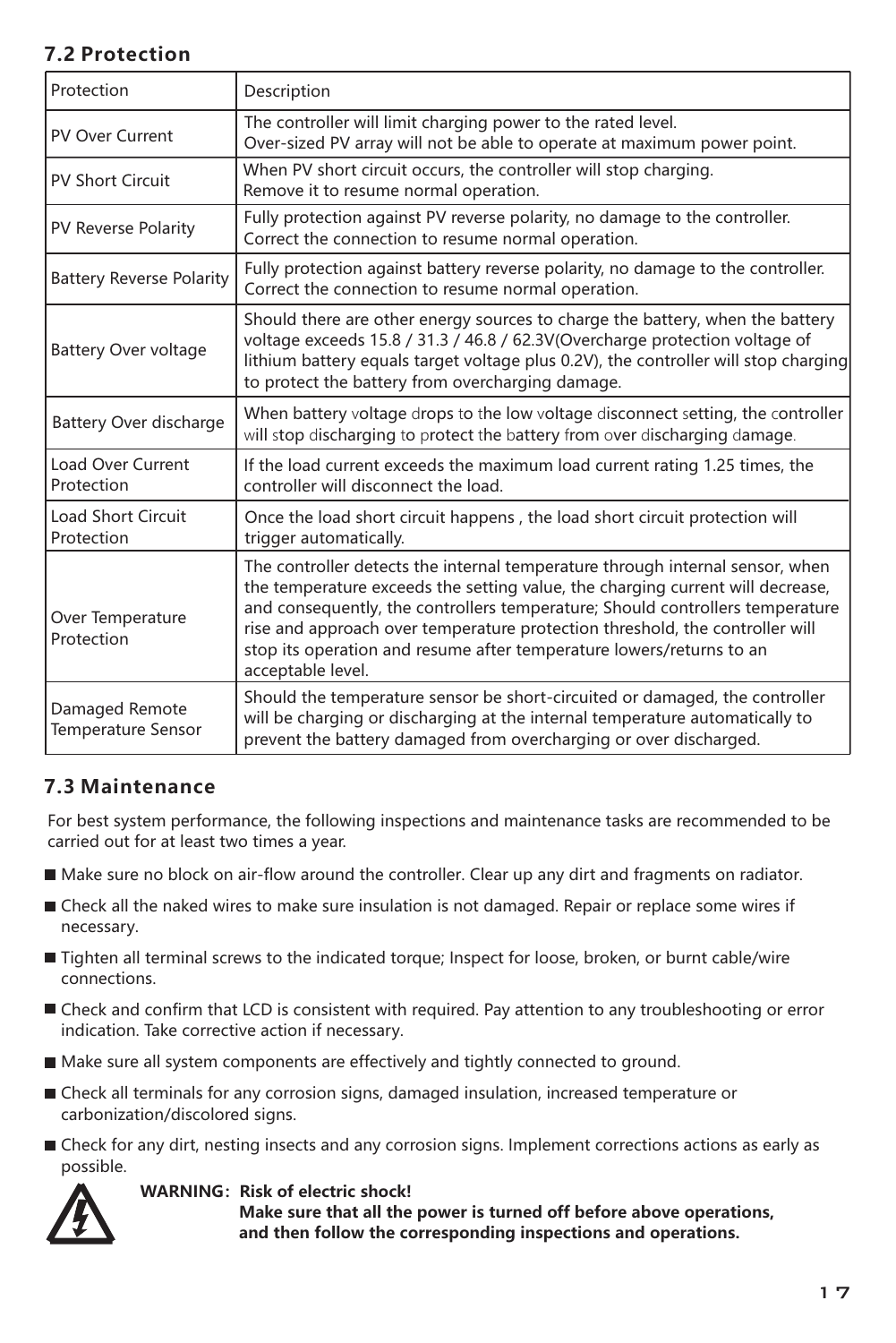# **8, Technical Data**

|                           | Item                         | MP-20-12/24                                           | MP-40-12/24                                                  | MP-60-12/24                           |  |
|---------------------------|------------------------------|-------------------------------------------------------|--------------------------------------------------------------|---------------------------------------|--|
| Battery<br>Param<br>eters | Max Charging Current         | 20A                                                   | 40A                                                          | 60A                                   |  |
|                           | System Voltage               | 12/24V automatic recognition                          |                                                              |                                       |  |
|                           | <b>MPPT Charging Voltage</b> | before boost or equalization charging stage           |                                                              |                                       |  |
|                           | <b>Boost Voltage</b>         | 14~14.8/28~29.6V @25°C(default: 14.5/29V)             |                                                              |                                       |  |
|                           | <b>Equalization Voltage</b>  | 14~15.0/28~30V@25°C(default: 14.8/29.6V)(Liquid, AGM) |                                                              |                                       |  |
|                           | Float Voltage                | 13~14.5/26~39V @25°C(default: 13.7/27.4V)             |                                                              |                                       |  |
|                           | Low Volt. Disconnect         |                                                       | 10.8~11.8V/21.6~23.6V(default: 11.2/22.4V)                   |                                       |  |
|                           | Reconnect Voltage            |                                                       | 11.4~12.8V/22.8~25.6V (default: 12.0/24.0V)                  |                                       |  |
|                           | Overcharge Protect           | 15.8/31.3V                                            |                                                              |                                       |  |
|                           | Max volt on Bat. terminal    | 35V                                                   |                                                              |                                       |  |
|                           | Temp. Compensation           | -4.17mV/K per cell (Boost, Equalization),             |                                                              |                                       |  |
|                           |                              | -3.33mV/K per cell (Float)                            |                                                              |                                       |  |
|                           | Charging target voltage      | 10.0~32.0V(Lithium, default: 14.4V)                   |                                                              |                                       |  |
|                           | Charging recovery voltage    | 9.2~31.8V(Lithium, default: 14.0V)                    |                                                              |                                       |  |
|                           | Low voltage disconnect       | 9.0~30.0V(Lithium, default: 10.6V)                    |                                                              |                                       |  |
|                           | Low voltage reconnect        | 9.6~31.0V(Lithium, default: 12.0V)                    |                                                              |                                       |  |
|                           | <b>Battery Type</b>          | Gel, AGM, Liquid, Lithium (default: Gel)              |                                                              |                                       |  |
|                           | Max volt on PV terminal "    | 100V(-20°C), 90V(25°C)                                |                                                              |                                       |  |
| Panel<br>Param-           | Max input power              | 260/520W                                              | 520/1040W                                                    | 750W/1500W                            |  |
| eters                     | Day/Night threshold          | 3.0~10.0/6.0~20.0V(Default: 8/16V)                    |                                                              |                                       |  |
|                           | MPPT tracking range          | (Battery Voltage + 1.0V) ~Voc*0.9 '2                  |                                                              |                                       |  |
|                           | Output Current               | 20A                                                   | 30A                                                          |                                       |  |
| Load                      | Load mode                    |                                                       | Always on, Street lamp, User-defind Mode(default: Always on) |                                       |  |
|                           | Max tracking efficiency      | $>99.9\%$                                             |                                                              |                                       |  |
| System<br>Param-          | Max charge conversion        | 98.0%                                                 |                                                              |                                       |  |
|                           | <b>Dimensions</b>            | 136.6*136.6*67.1mm                                    |                                                              | 196.5*136.6*67.1mm 262.5*186.5*97.5mm |  |
|                           | Weight                       | 830g                                                  | 1.3Kq                                                        | $2.5$ Kg                              |  |
|                           | Self consumption             | ≤12mA                                                 |                                                              |                                       |  |
|                           | Communication                | RS485(RJ11 interface)                                 |                                                              |                                       |  |
|                           | Optional                     | IoT, BLE(Internal/External)                           |                                                              |                                       |  |
| eters                     | Grounding                    | Common Negative                                       |                                                              |                                       |  |
|                           | Power terminals              | 6AWG(16mm <sup>2</sup> )                              |                                                              |                                       |  |
|                           | Ambient temperature          | $-20 \sim +55^{\circ}C$                               |                                                              |                                       |  |
|                           | Storage temperature          | $-25 - +80^{\circ}C$                                  |                                                              |                                       |  |
|                           | Ambient humidity             | $0 \sim 100\%$ RH                                     |                                                              |                                       |  |
|                           | Protection degree            | <b>IP32</b>                                           |                                                              |                                       |  |
|                           | Max Altitude                 | 4000m                                                 |                                                              |                                       |  |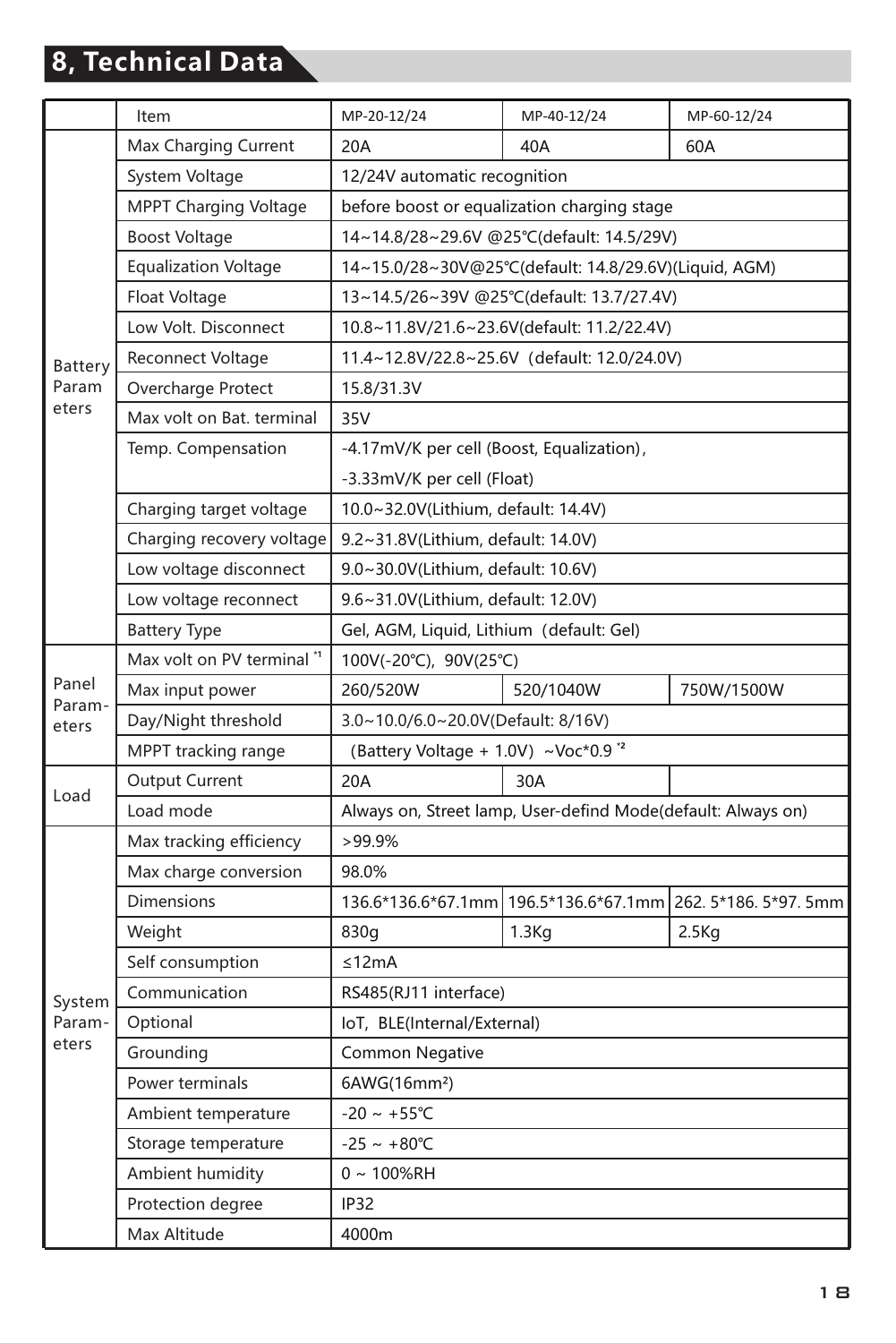|                                                                                                                       | Item                        | MP-60-12/24/48                                                       |  |  |  |
|-----------------------------------------------------------------------------------------------------------------------|-----------------------------|----------------------------------------------------------------------|--|--|--|
|                                                                                                                       | Max Charging Current        | 60A                                                                  |  |  |  |
|                                                                                                                       | System Voltage              | 12/24/36/48V automatic recognition                                   |  |  |  |
|                                                                                                                       | MPPT Charging Voltage       | before boost or equalization charging stage                          |  |  |  |
|                                                                                                                       | <b>Boost Voltage</b>        | 14~14.8/28~29.6/42~44.4/56~59.2V@25°C(default:14.5/29/43.5/58V)      |  |  |  |
|                                                                                                                       | <b>Equalization Voltage</b> | 14~15/28~30/42~45/56~60V@25°C                                        |  |  |  |
|                                                                                                                       |                             | (default:14.8/29.6/44.4/59.2V)(Liquid, AGM)                          |  |  |  |
|                                                                                                                       | Float Voltage               | 13~14.5/26~29/39~43.5/52~58V@25°C(default:13.7/27.4/41.1/54.8V)      |  |  |  |
| Battery                                                                                                               | Low Volt. Disconnect        | 10.8~11.8/21.6~23.6/32.4~35.4/43.2~47.2V                             |  |  |  |
| Param<br>eters                                                                                                        |                             | (default:11.2/22.4/33.6/44.8V)                                       |  |  |  |
|                                                                                                                       | Reconnect Voltage           | 11.4~12.8/22.8~25.6/34.2~38.4/45.6~51.2V(default:12/24/36/48V)       |  |  |  |
|                                                                                                                       | Overcharge Protect          | 15.8/31.3/46.8/62.3V                                                 |  |  |  |
|                                                                                                                       | Max volt on Bat. terminal   | 65V                                                                  |  |  |  |
|                                                                                                                       | Temp. Compensation          | -4.17mV/K per cell (Boost, Equalization), -3.33mV/K per cell (Float) |  |  |  |
|                                                                                                                       | Charging target voltage     | 10.0~64.0V(Lithium, default: 29.4V)                                  |  |  |  |
|                                                                                                                       | Charging recovery Volt.     | 9.2~63. 8V(Lithium, default: 28. 7V)                                 |  |  |  |
|                                                                                                                       | Low voltage disconnect      | 9.0~60.0V(Lithium, default: 21.0V)                                   |  |  |  |
|                                                                                                                       | Low voltage reconnect       | 9.6~62.0V(Lithium, default: 22.4V)                                   |  |  |  |
|                                                                                                                       | <b>Battery Type</b>         | Gel, AGM, Liquid, Lithium (default: Gel)                             |  |  |  |
|                                                                                                                       | Max volt on PV terminal     | 150V(-20°C), 138V(25°C) "                                            |  |  |  |
| Panel<br>Param-                                                                                                       | Max input power             | 750/1500/2250/3000W                                                  |  |  |  |
| eters                                                                                                                 | Day/Night threshold         | 3.0~10.0/6.0~20.0/9.0~30.0/12.0~40.0V(Default: 8/16/24/32V)          |  |  |  |
|                                                                                                                       | MPPT tracking range         | (Battery Voltage + 1.0V) ~ Voc*0.9 '2                                |  |  |  |
| Load                                                                                                                  | <b>Output Current</b>       | 30A                                                                  |  |  |  |
|                                                                                                                       | Load mode                   | Always on, Street lamp, User-defind Mode(default: Always on)         |  |  |  |
|                                                                                                                       | Max tracking efficiency     | $>99.9\%$                                                            |  |  |  |
|                                                                                                                       | Max charge conversion       | 98.0%                                                                |  |  |  |
|                                                                                                                       | <b>Dimensions</b>           | 262.5*186.5*97.5mm                                                   |  |  |  |
|                                                                                                                       | Weight                      | 3Kg                                                                  |  |  |  |
| System<br>Param-<br>eters                                                                                             | Self consumption            | ≤16mA (12V); ≤12mA (24/36/48V)                                       |  |  |  |
|                                                                                                                       | Communication               | RS485(RJ11 interface)                                                |  |  |  |
|                                                                                                                       | Optional                    | IoT, BLE(Internal/External)                                          |  |  |  |
|                                                                                                                       | Grounding                   | <b>Common Negative</b>                                               |  |  |  |
|                                                                                                                       | Power terminals             | 6AWG(16mm <sup>2</sup> )                                             |  |  |  |
|                                                                                                                       | Ambient temperature         | $-20 \sim +55^{\circ}C$                                              |  |  |  |
|                                                                                                                       | Storage temperature         | $-25 - +80^{\circ}C$                                                 |  |  |  |
|                                                                                                                       | Ambient humidity            | $0 - 100%RH$                                                         |  |  |  |
|                                                                                                                       | Protection degree           | <b>IP32</b>                                                          |  |  |  |
|                                                                                                                       | Max Altitude                | 4000m                                                                |  |  |  |
| *1. Maximum solar panel voltage at minimum ambient operating temperature.<br>*2. Voc: PV-Module open circuit voltage. |                             |                                                                      |  |  |  |
| *3. Slash separate values for 12V, 24V, 36V and 48V nominal system voltage.                                           |                             |                                                                      |  |  |  |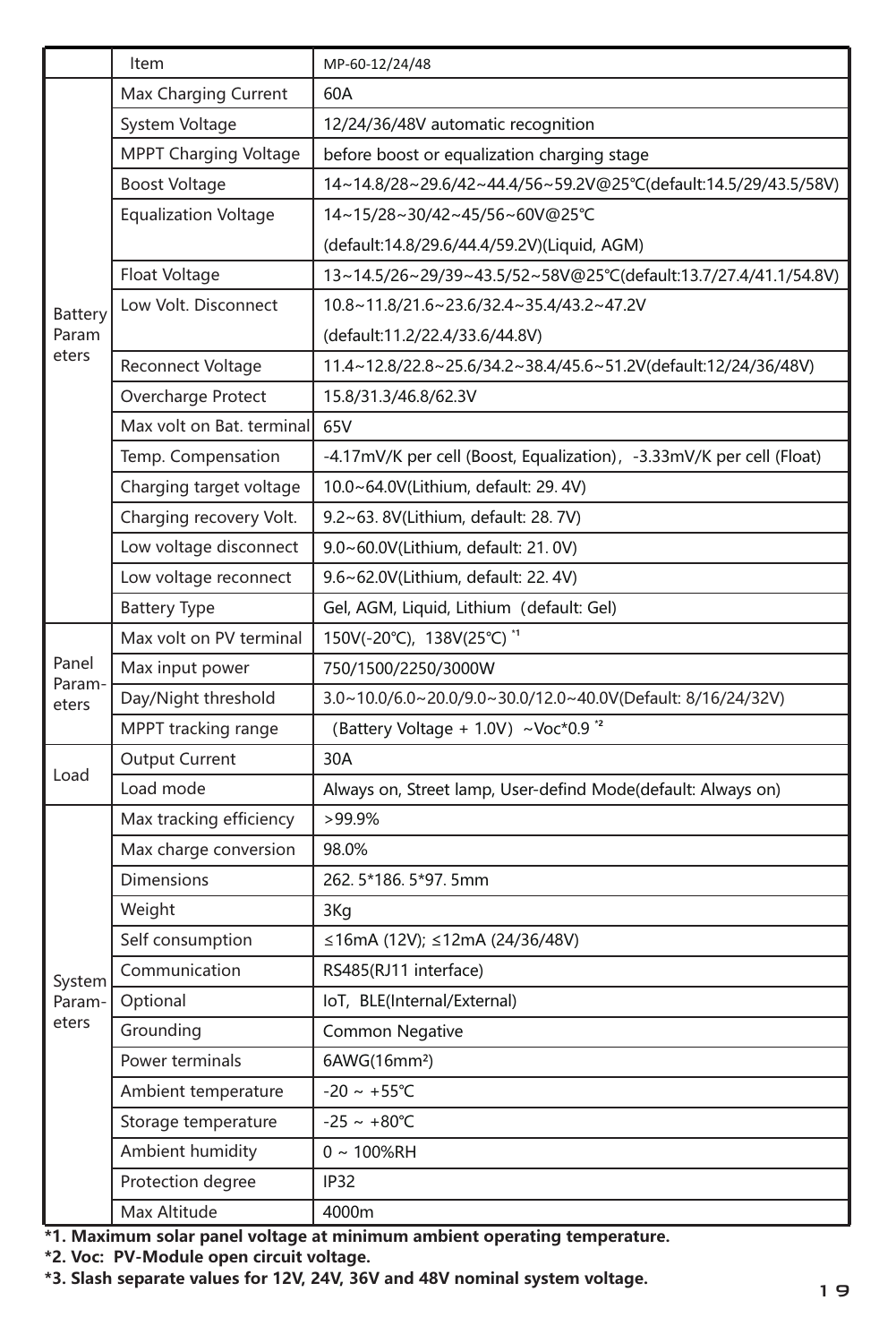## **9.Conversion Efficiency Curves**

Test conditions: Illumination intensity: 1000W/m<sup>2</sup> Temperature: 25℃

Model: MC2010





Charging Power(W)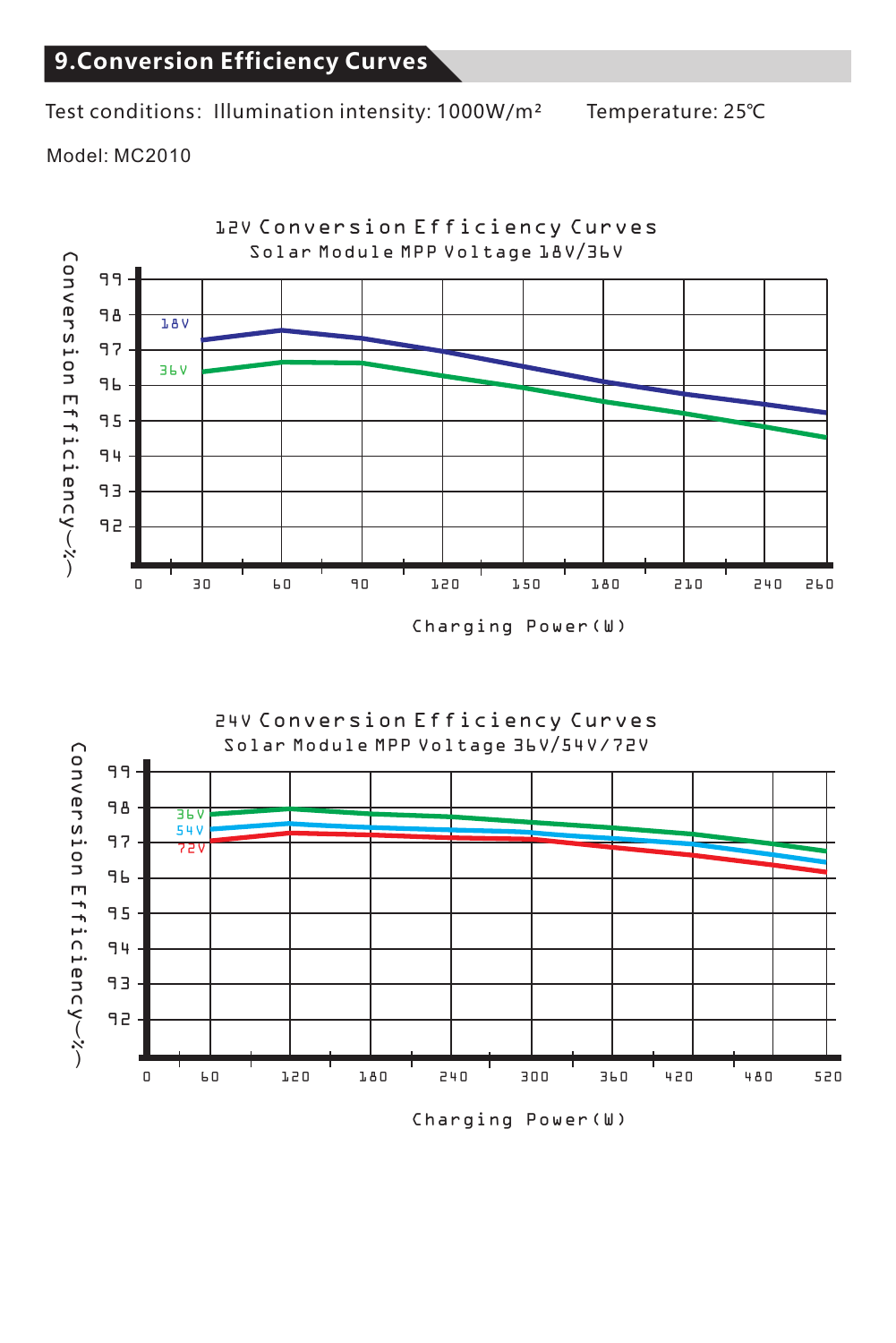

Charging Power(W)



Charging Power(W)